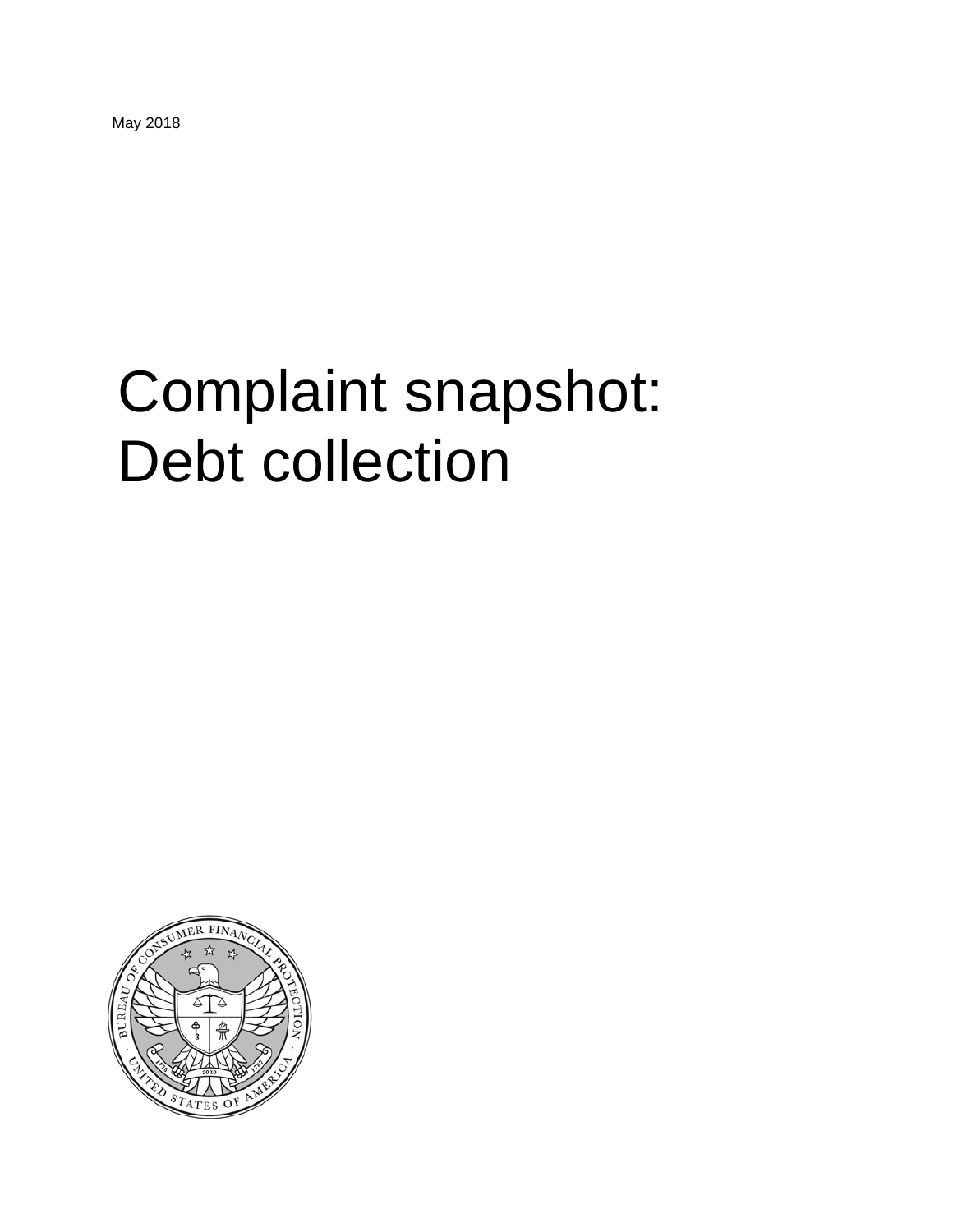## <span id="page-1-0"></span>Table of contents

| 1. |  |  |
|----|--|--|
|    |  |  |
|    |  |  |
|    |  |  |
|    |  |  |
|    |  |  |
|    |  |  |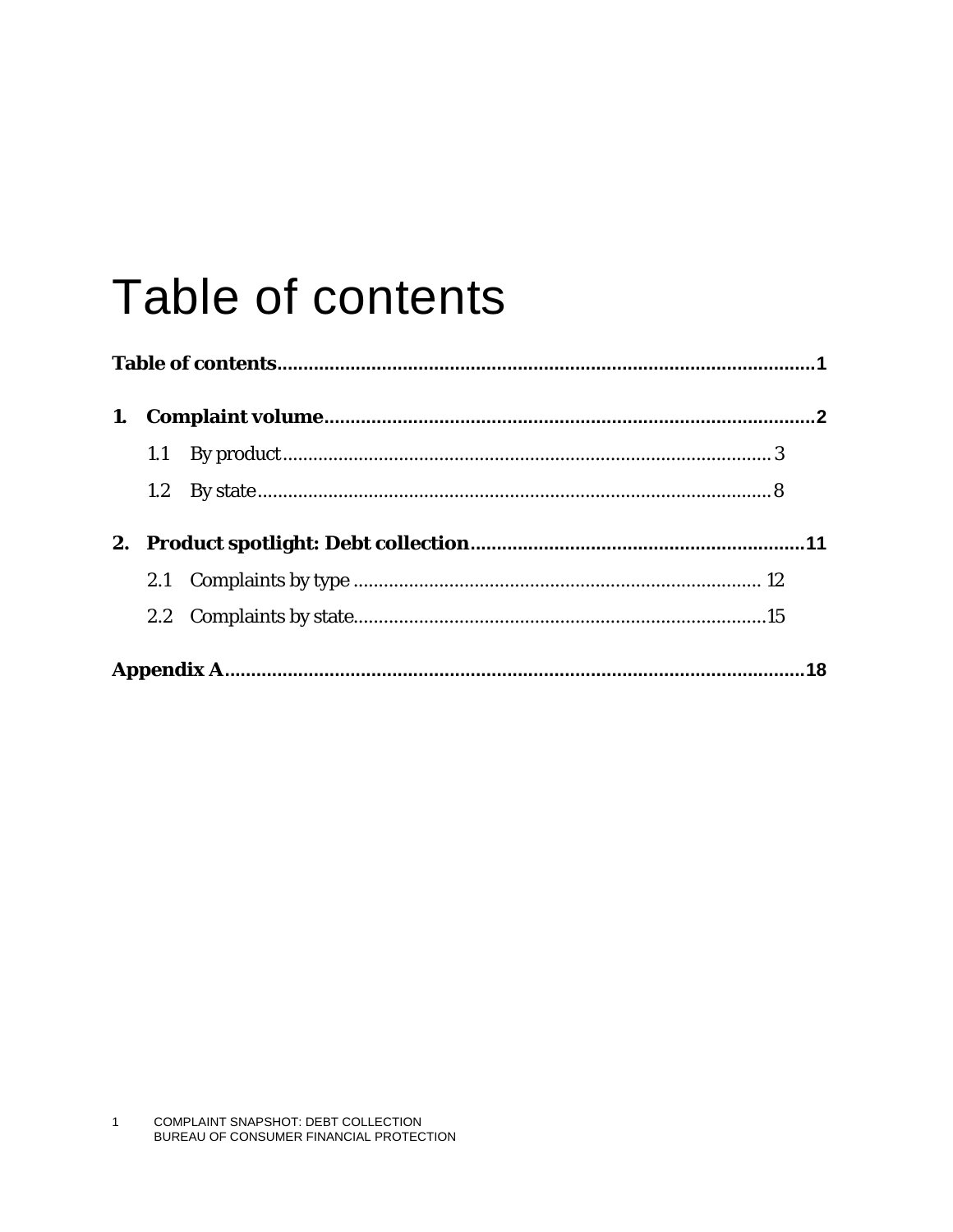## <span id="page-2-0"></span>1. Complaint volume

One of the primary functions of the Bureau of Consumer Financial Protection ("Bureau") is collecting, investigating, and responding to consumer complaints.[1](#page-2-1) Created as a result of the Dodd-Frank Wall Street Reform and Consumer Protection Act ("Dodd-Frank Act"), the Office of Consumer Response ("Consumer Response")<sup>[2](#page-2-2)</sup> hears directly from consumers<sup>[3](#page-2-3)</sup> about the challenges they face in the marketplace, answers their inquiries about consumer financial products and services, brings their concerns to the attention of companies, and assists in addressing their complaints.[4](#page-2-4)

This Complaint Snapshot provides a high-level overview of trends in consumer complaints and supplements the Consumer Response Annual Report with more recent information about monthly changes in complaint volume.<sup>[5](#page-2-5)</sup> This Complaint Snapshot uses a three-month rolling average, comparing the current average to the same period in the prior year where appropriate, to account for monthly and seasonal fluctuations. In some cases, this Complaint Snapshot uses month-to-month comparisons to highlight more immediate trends.

1

<span id="page-2-4"></span><sup>4</sup> Consumer complaints are submissions that express dissatisfaction with, or communicate suspicion of wrongful conduct by, an identifiable entity related to a consumer's personal experience with a financial product or service.

<span id="page-2-1"></span><sup>1</sup> See Dodd-Frank Wall Street Reform and Consumer Protection Act of 2010, Pub. L. No. 111-203 ("Dodd-Frank Act") Section  $1021(c)(2)$ .

<span id="page-2-2"></span> $2$  *Id.* § 1013(b)(3)(A).

<span id="page-2-3"></span><sup>3</sup> *Id*. § 1002(4) ("The term 'consumer' means an individual or an agent, trustee, or representative acting on behalf of an individual."). To protect consumer privacy, companies generally confirm with the consumer that any complaint submitted on their behalf by a third party was authorized. Companies alert the Bureau if they determine that a complaint was submitted by an unauthorized third party. Such complaints are not published in the Consumer Complaint Database.

<span id="page-2-5"></span><sup>5</sup> Section 1013(b)(3)(C) of the Dodd-Frank Act requires an annual report on the complaints received by the Bureau regarding consumer financial products and services. *See* Bureau of Consumer Financial Protection, *Consumer Response Annual Report* (Mar. 2018), *available at* [http://www.consumerfinance.gov/documents/6406/cfpb\\_consumer-response-annual-report\\_2017.pdf.](http://www.consumerfinance.gov/documents/6406/cfpb_consumer-response-annual-report_2017.pdf)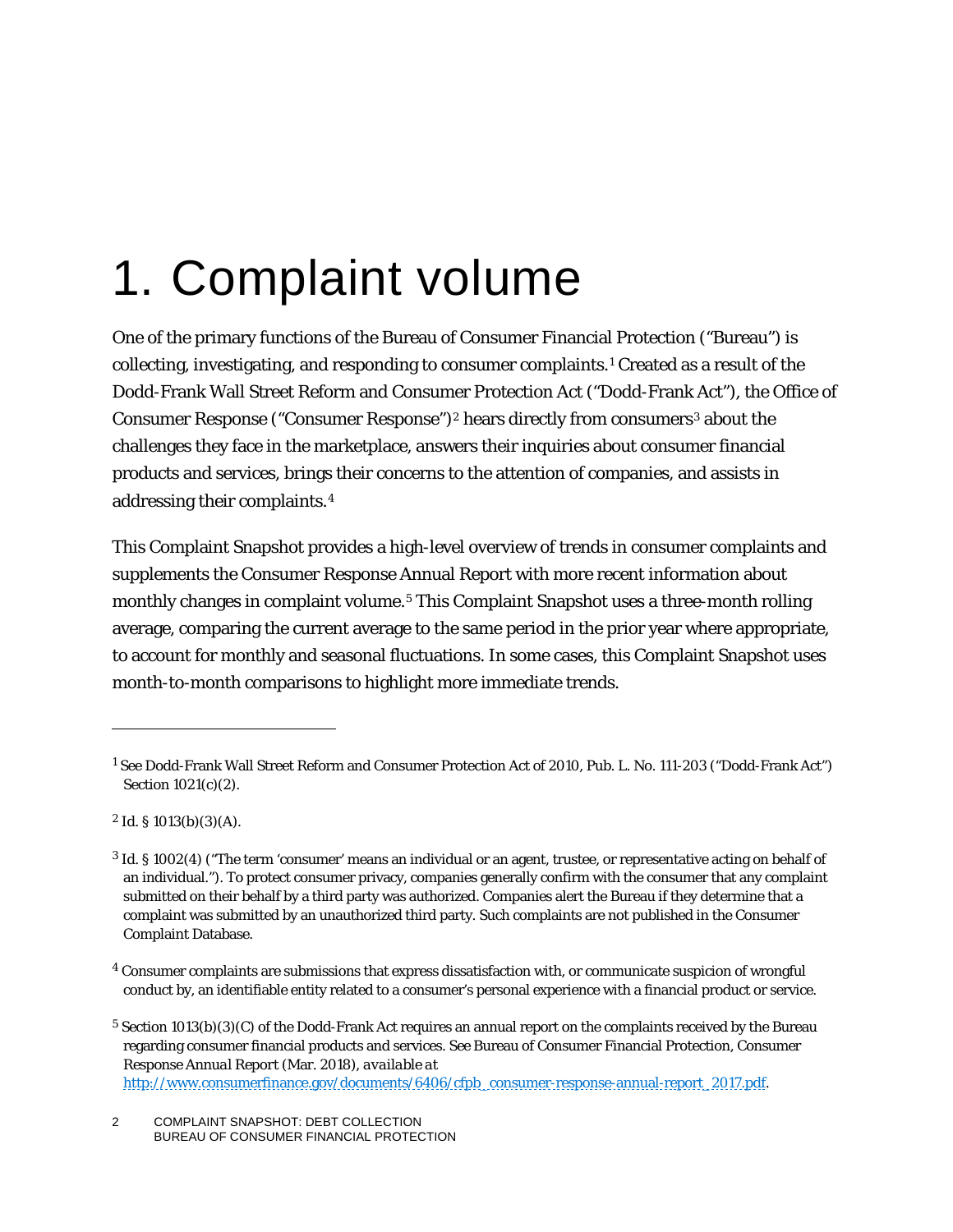In March 2018, the Bureau published a Request for Information (RFI) about the Bureau's public reporting of consumer complaints.[6](#page-3-1) In April 2018, the Bureau published a RFI about the Bureau's consumer complaint and consumer inquiry handling processes.[7](#page-3-2) For both RFIs, the Bureau encourages comments from all interested members of the public.

Visit [consumerfinance.gov/complaint](http://www.consumerfinance.gov/complaint/) to learn about how we handle complaints. Visit our Consumer Complaint Database at [consumerfinance.gov/complaintdatabase](http://www.consumerfinance.gov/complaintdatabase) to search, sort, filter, and export complaints.

## <span id="page-3-0"></span>1.1 By product

As of April 1, 2018, the Bureau had received approximately 1,492,600 complaints, including approximately 30,300 complaints in March 2018. Table 1 shows the percentage change in complaint volume by product, comparing January 2017 - March 2017 with January 2018 - March 201[8](#page-3-3).<sup>8</sup>

<span id="page-3-1"></span><sup>6</sup> Request for Information Regarding Bureau Public Reporting Practices of Consumer Complaint Information, 83 FR 9499 (Mar. 6, 2018), *available at [https://www.consumerfinance.gov/about-us/newsroom/cfpb-issues-request](https://www.consumerfinance.gov/about-us/newsroom/cfpb-issues-request-information-consumer-complaint-reporting/)[information-consumer-complaint-reporting/](https://www.consumerfinance.gov/about-us/newsroom/cfpb-issues-request-information-consumer-complaint-reporting/)*.

<span id="page-3-2"></span><sup>&</sup>lt;sup>7</sup> Request for Information Regarding the Bureau's Consumer Complaint and Inquiry Handling Processes, 83 FR 16839 (April 17, 2018), *available at [https://www.consumerfinance.gov/about-us/newsroom/cfpb-issues-request](https://www.consumerfinance.gov/about-us/newsroom/cfpb-issues-request-information-consumer-complaint-inquiry/)[information-consumer-complaint-inquiry/.](https://www.consumerfinance.gov/about-us/newsroom/cfpb-issues-request-information-consumer-complaint-inquiry/)*

<span id="page-3-3"></span><sup>8</sup> Complaint totals reflect complaints received by the Bureau with product breakdowns focusing on the mostcomplained-about consumer financial products and services.

<sup>3</sup> COMPLAINT SNAPSHOT: DEBT COLLECTION BUREAU OF CONSUMER FINANCIAL PROTECTION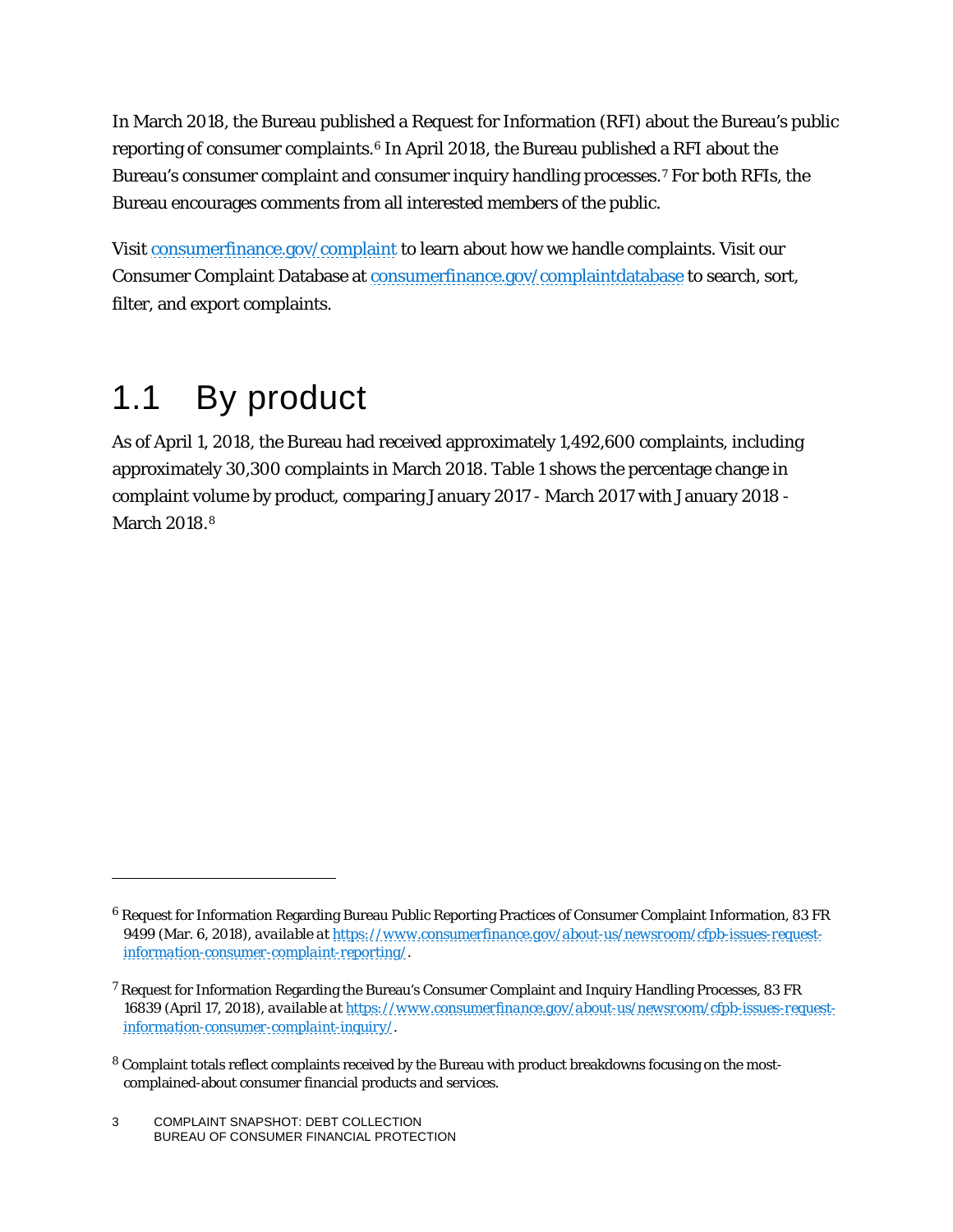|                                                |        | % change | 3 month average:<br>Jan - Mar 2017 | 3 month average:<br>Jan - Mar 2018 |
|------------------------------------------------|--------|----------|------------------------------------|------------------------------------|
| Money transfer or service,<br>virtual currency |        | 184%     | 352                                | 1,000                              |
| Credit or consumer<br>reporting                |        | 129%     | 4,848                              | 11,107                             |
| Credit card                                    |        | 4%       | 2,363                              | 2,447                              |
| Debt collection                                | $-2%$  |          | 7,947                              | 7,752                              |
| Prepaid card                                   | $-4%$  |          | 198                                | 190                                |
| Checking or savings                            | $-18%$ |          | 2,472                              | 2,025                              |
| Vehicle loan or lease                          | $-19%$ |          | 894                                | 720                                |
| Payday loan                                    | $-27%$ |          | 297                                | 218                                |
| Mortgage                                       | $-32%$ |          | 3,889                              | 2,626                              |
| Personal loan                                  | $-46%$ |          | 640                                | 346                                |
| Student Ioan                                   | $-70%$ |          | 3,273                              | 974                                |
| <b>Grand Total</b>                             |        | 8%       | 27,422                             | 29,583                             |

#### **TABLE 1:** CHANGE IN COMPLAINT VOLUME

- **Money transfer or service and virtual currency complaints showed the greatest** percentage increase—driven by a spike related to virtual currency—from January 2017 - March 2017 (352 complaints) to January 2018 - March 2018 (1,000 complaints), representing an increase of approximately 184 percent. In the complaints submitted to the Bureau from January 2018 - March 2018, consumers described issues with the availability of funds held at virtual currency exchanges during periods of price volatility for the most active virtual currencies.
- Credit or consumer reporting complaints showed the second greatest percentage increase from January 2017 - March 2017 (4,848 complaints) to January 2018 - March 2018 (11,107 complaints), representing an increase of approximately 129 percent. Improvements to the Bureau's complaint submission process in April 2017 enabled consumers to submit consumer reporting complaints about concerns they are having with data furnishers that supply consumer information to consumer reporting companies, contributing to this increase in credit or consumer reporting complaints.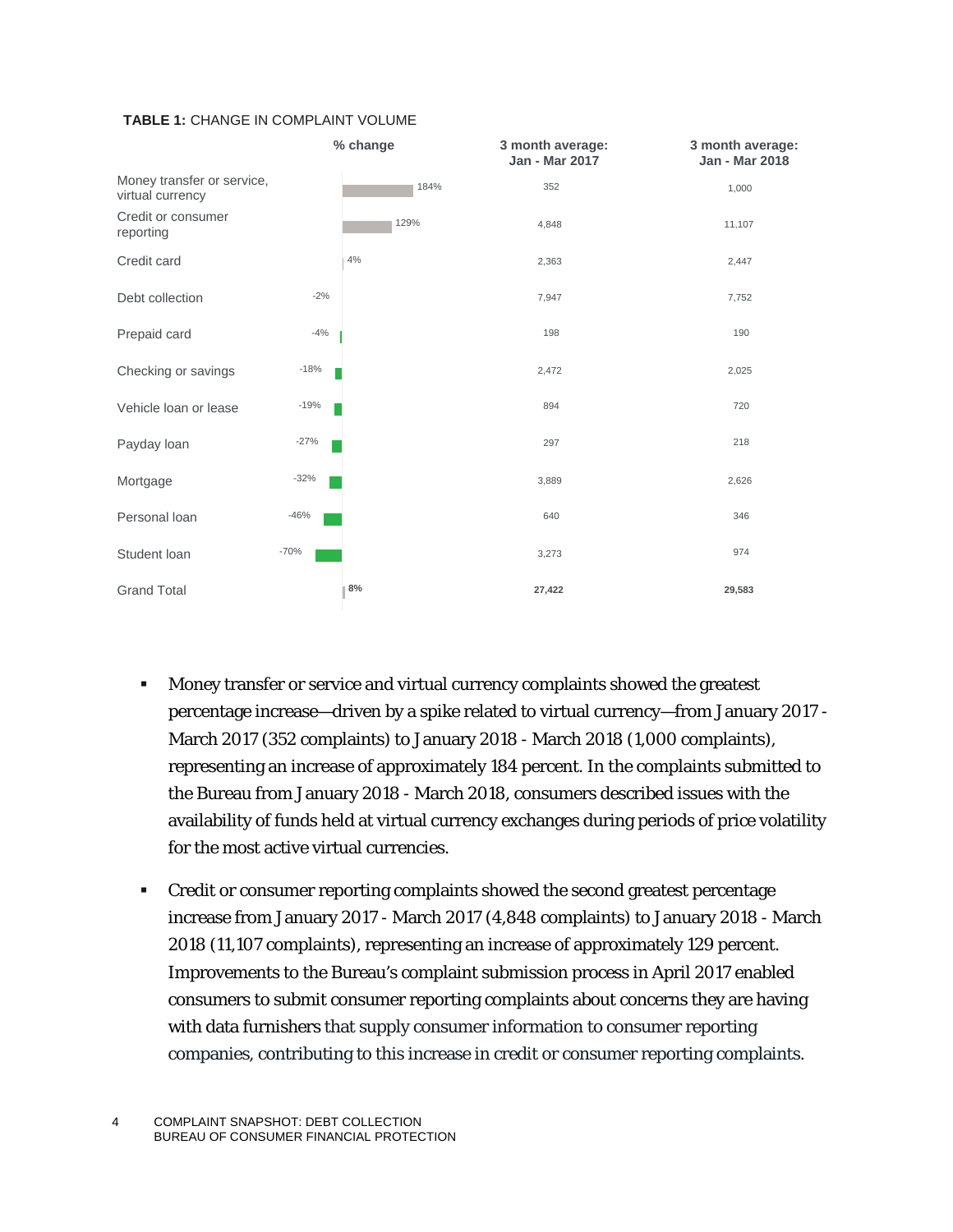Student loan complaints showed the greatest percentage decrease from January 2017 - March 2017 (monthly average of 3,273 complaints) to January 2018 - March 2018 (monthly average of 974 complaints), representing a decline of approximately 70 percent. This year-over-year decline is likely because student loan complaint volume was elevated in 2017 following the Bureau's enforcement action against a student loan servicer.<sup>[9](#page-5-0)</sup>

Table 2 shows the complaint volume by product for March 2018. The graphic at the end of each row under the heading "Monthly complaints" shows the volume trend for the latest 24 month period from April 2016 - March 2018.

<span id="page-5-0"></span><sup>9</sup> *See* Bureau of Consumer Financial Protection, *Monthly Complaint Report Vol. 22*, at 9-10 (Apr. 2017), *available at* [https://www.consumerfinance.gov/documents/4654/201704\\_cfpb\\_Monthly-Complaint-Report.pdf.](https://www.consumerfinance.gov/documents/4654/201704_cfpb_Monthly-Complaint-Report.pdf)

<sup>5</sup> COMPLAINT SNAPSHOT: DEBT COLLECTION BUREAU OF CONSUMER FINANCIAL PROTECTION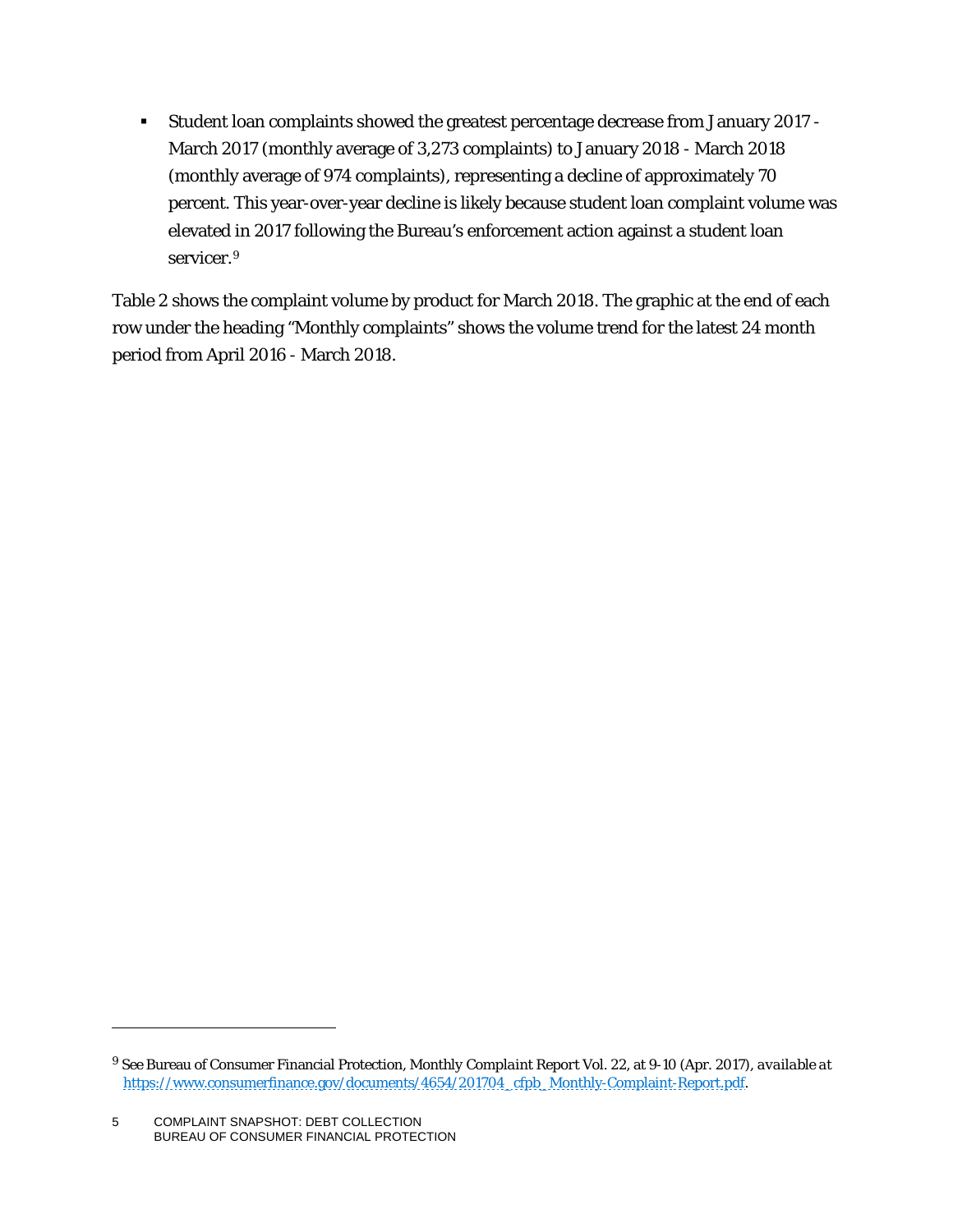|                                                | <b>Complaints</b><br>this month | % change vs<br>last month | <b>Rolling 24</b><br>month<br>average | <b>Total complaints</b> | <b>Monthly</b><br>complaints |
|------------------------------------------------|---------------------------------|---------------------------|---------------------------------------|-------------------------|------------------------------|
| Credit or consumer<br>reporting                | 11,347                          | 3%                        | 7,291                                 | 314,068                 |                              |
| Debt collection                                | 8,265                           | 14%                       | 7,236                                 | 400,465                 |                              |
| Mortgage                                       | 2,804                           | 11%                       | 3,444                                 | 309,476                 |                              |
| Credit card                                    | 2,505                           | 8%                        | 2,272                                 | 145,593                 |                              |
| Checking or savings                            | 2,022                           | 3%                        | 2,211                                 | 138,240                 |                              |
| Student Ioan                                   | 988                             | 11%                       | 1,367                                 | 57,348                  |                              |
| Vehicle loan or lease                          | 708                             | 7%                        | 742                                   | 38,695                  |                              |
| Money transfer or service,<br>virtual currency | 696                             | $-14%$                    | 521                                   | 21,569                  |                              |
| Personal loan                                  | 307                             | $-19%$                    | 478                                   | 25,956                  |                              |
| Payday loan                                    | 212                             | 3%                        | 280                                   | 20,152                  |                              |
| Prepaid card                                   | 212                             | 21%                       | 190                                   | 9,003                   |                              |
| <b>Total</b>                                   | 30,263                          | 7%                        | 26,256                                | 1,492,595               |                              |

#### **TABLE 2:** MONTHLY PRODUCT AND SERVICE TRENDS[10](#page-6-0)

2017 2018

- Credit or consumer reporting complaints represented approximately 37 percent of complaints submitted in March 2018.
- Debt collection complaints represented approximately 27 percent of complaints submitted in March 2018.

<span id="page-6-0"></span><sup>&</sup>lt;sup>10</sup> Gray bars show +/-1 standard deviation for monthly complaints from April 2016 - March 2018. Total complaints column includes approximately 8,900 complaints where no specific consumer financial product or service was selected by consumers, 1,600 credit repair complaints, and 1,500 title loan complaints.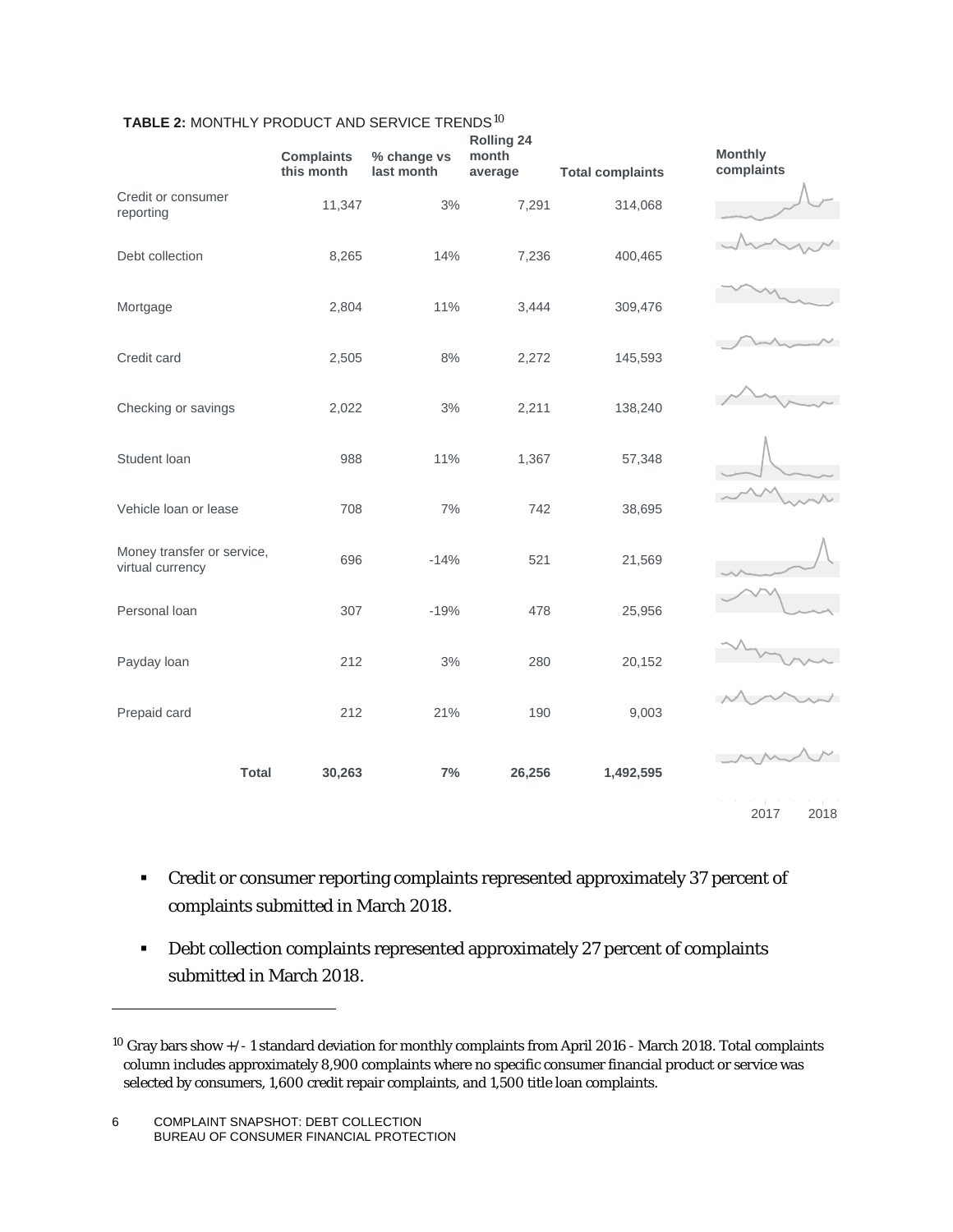- Prepaid card complaints showed the greatest month-over-month percentage increase (21 percent).
- Personal loan complaints showed the greatest month-over-month percentage decrease (- 19 percent).
- Credit or consumer reporting, debt collection, and mortgage were the top three mostcomplained-about consumer financial products and services, collectively representing approximately 74 percent of complaints submitted in March 2018.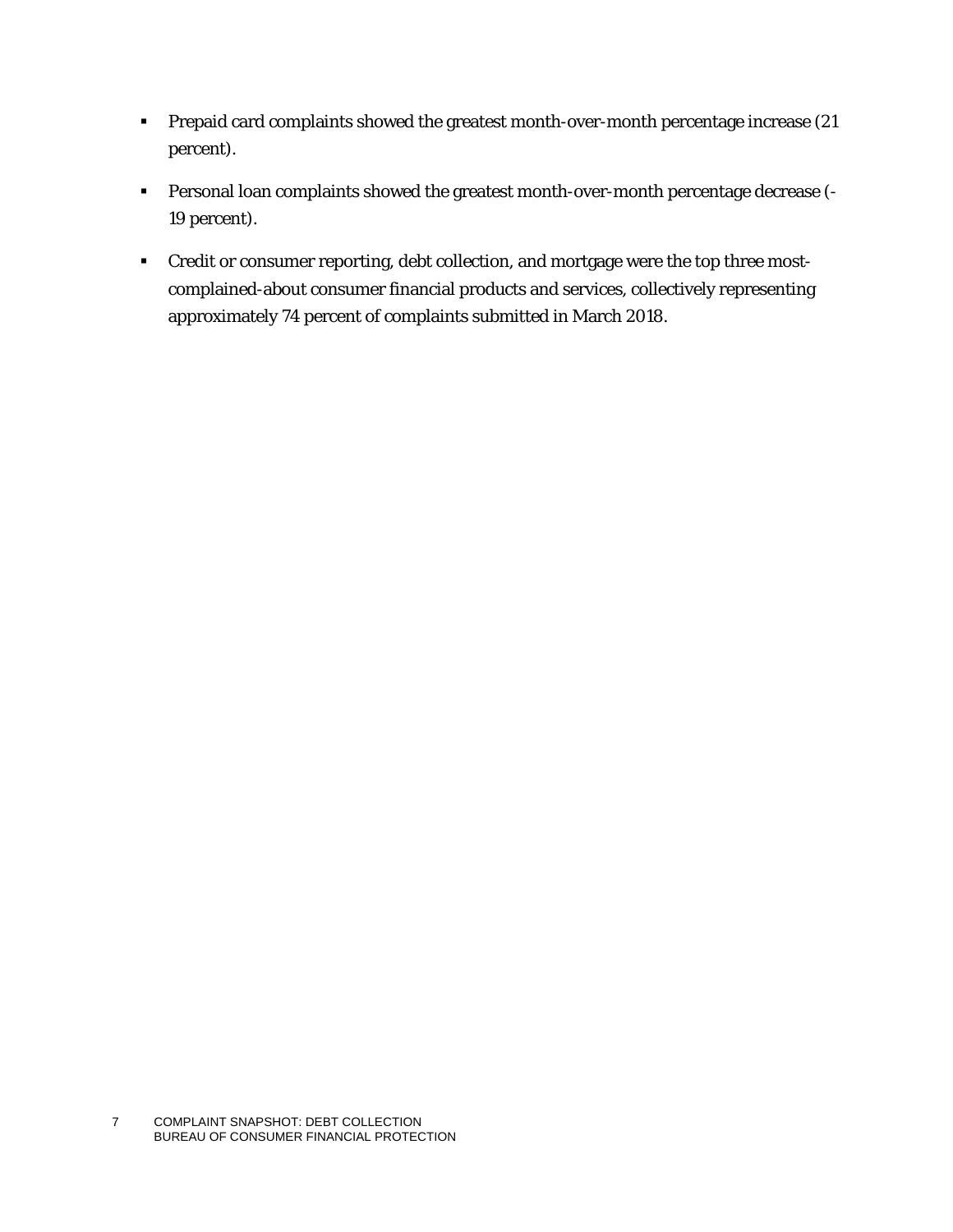### <span id="page-8-0"></span>1.2 By state

**TABLE 3:** COMPLAINT VOLUME BY STATE THROUGH MARCH 31, 2018 **Complaints per 100K population Total complaints** DC DE MD FL GA NV NJ VA CA NY AZ CT CO NH TX IL SC NC RI PA WA OR OH MA LA TN MI NM AL VT ME MO  $\blacksquare$  $HI - 1$ ID  $MN =$ MS  $\blacksquare$ WI UT KS OK  $\blacksquare$ IN KY **E**  $NE$  $AK =$ WY MT SD  $AR =$  $-1,199$ 758 716 674 669 616 600  $-$  525 507 470 464 452 436 435 435  $-425$ 424  $-420$  $-416$  $-400$ 397 388 385 380 376 375 364 **355** 354 **353** 344 343 339 296 291 286 286 285 276 <sup>272</sup> 266 265 256 255 253  $-249$  $-246$ <u>239</u> 8,319 7,292 43,361 141,448 69,790 18,467 54,023 44,443 200,295 93,199 32,555 16,231 24,454 5,844 122,994 54,408 21,297 43,173 4,403 51,270 29,376 16,078 44,842 26,085 17,616 25,160 36,271 7,411 17,267 2,199 4,595 20,971 4,843 5,077 16,241 8,530 16,565 8,826 8,048 10,707 17,753 11,796 4,914 1,883 1,468 2,613 2,141 7,189

4,032 6,707 1,569

8 COMPLAINT SNAPSHOT: DEBT COLLECTION BUREAU OF CONSUMER FINANCIAL PROTECTION

WV IA ND

÷  $\sim$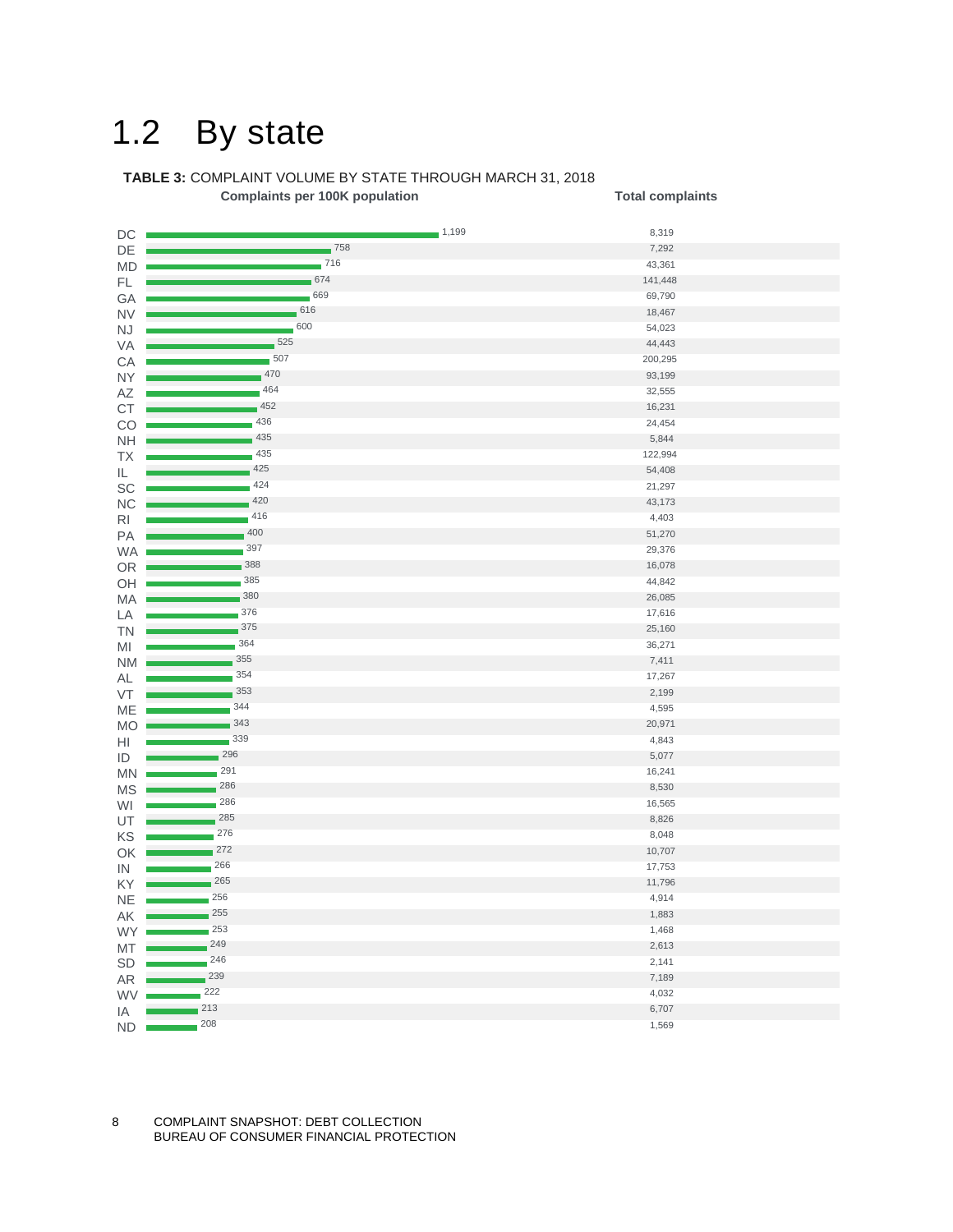|           | % change                                                                                                                 | 3 month average:<br>Jan 2017 - Mar 2017 | 3 month average:<br>Jan 2018 - Mar 2018 |
|-----------|--------------------------------------------------------------------------------------------------------------------------|-----------------------------------------|-----------------------------------------|
| <b>MS</b> | 30%                                                                                                                      | 170                                     | 221                                     |
| AK        | 29%                                                                                                                      | 32                                      | 42                                      |
| LA        | $-18%$                                                                                                                   | 328                                     | 387                                     |
| UT        | 13%                                                                                                                      | 151                                     | 171                                     |
| AR        | 13%                                                                                                                      | 134                                     | 151                                     |
| AL        | 12%                                                                                                                      | 338                                     | 378                                     |
| FL        | $11\%$                                                                                                                   | 2,414                                   | 2,675                                   |
| IL.       | 10%                                                                                                                      | 1,044                                   | 1,145                                   |
| <b>NC</b> | $-6%$                                                                                                                    | 825                                     | 874                                     |
| ТX        | $\Box$ 4%                                                                                                                | 2,430                                   | 2,526                                   |
| <b>NJ</b> | $1\%$                                                                                                                    | 962                                     | 975                                     |
| <b>NY</b> | 0.2%                                                                                                                     | 1,643                                   | 1,647                                   |
| GA        | 0.1%                                                                                                                     | 1,482                                   | 1,483                                   |
| <b>MO</b> | $10.0\%$                                                                                                                 | 429                                     | 429                                     |
| CA        | $-0.5%$                                                                                                                  | 3,525                                   | 3,508                                   |
| SC        | $-4%$<br>п                                                                                                               | 449                                     | 429                                     |
| <b>NV</b> | $-5%$<br>$\overline{\phantom{a}}$                                                                                        | 339                                     | 321                                     |
| <b>TN</b> | $-6%$<br>$\blacksquare$                                                                                                  | 501                                     | 469                                     |
| AZ        | $-8%$<br><b>The Co</b>                                                                                                   | 627                                     | 577                                     |
| OH        | $-8%$<br>$\blacksquare$                                                                                                  | 847                                     | 778                                     |
| DC        | $-8%$<br><b>The Contract State</b>                                                                                       | 148                                     | 136                                     |
| MI        | $-8%$<br>$\blacksquare$                                                                                                  | 667                                     | 612                                     |
| PA        | $-9%$<br>$\sim 10$                                                                                                       | 992                                     | 903                                     |
| IA        | $-9%$                                                                                                                    | 112                                     | 102                                     |
| KY        | $-12%$<br><b>Service Service</b>                                                                                         | 211                                     | 186                                     |
| VA        | $-14%$                                                                                                                   | 782                                     | 675                                     |
| WI        | $-14%$                                                                                                                   | 299                                     | 257                                     |
| HI        | $-15%$                                                                                                                   | 77                                      | 65                                      |
| ID        | $-16%$                                                                                                                   | 85                                      | 71                                      |
| CO        | $-16%$                                                                                                                   | 476                                     | 397                                     |
| DE        | $-18%$                                                                                                                   | 138                                     | 114                                     |
| KS        | $-18%$                                                                                                                   | 145                                     | 119                                     |
| <b>NH</b> | $-19%$                                                                                                                   | 95                                      | 78                                      |
| <b>MD</b> | $-21%$                                                                                                                   | 783                                     | 618                                     |
| VT        | $-21%$                                                                                                                   | 38                                      | $30\,$                                  |
| IN        | and the state of the state of the state of the state of the state of the state of the state of the state of th<br>$-21%$ | 372                                     | 293                                     |
| СT        | $-22%$                                                                                                                   | 333                                     | 259                                     |
| OK        | $-23%$                                                                                                                   | 216                                     | 167                                     |
| WV        | $-24%$                                                                                                                   | 74                                      | 56                                      |
| MT        | $-25%$                                                                                                                   | 55                                      | 41                                      |
|           | $-26%$                                                                                                                   | 495                                     | 366                                     |
| MA        | $-26%$                                                                                                                   | 323                                     | 238                                     |
| <b>MN</b> | $-26%$                                                                                                                   | 599                                     | 441                                     |
| <b>WA</b> | $-28%$                                                                                                                   | 29                                      | 21                                      |
| <b>WY</b> | $-29%$                                                                                                                   | 83                                      | 59                                      |
| RI        | $-30%$                                                                                                                   |                                         |                                         |
| <b>NM</b> |                                                                                                                          | 121                                     | 85                                      |
| <b>NE</b> | $-31%$                                                                                                                   | 95                                      | 66                                      |
| OR        | $-35%$                                                                                                                   | 312<br>88                               | 204                                     |
| ME        | $-41%$                                                                                                                   | 36                                      | 52<br>19                                |
| <b>ND</b> | $-47%$                                                                                                                   | 50                                      | 23                                      |
| SD        | $-53%$                                                                                                                   |                                         |                                         |

#### **TABLE 4:** CHANGE IN COMPLAINT VOLUME BY STATE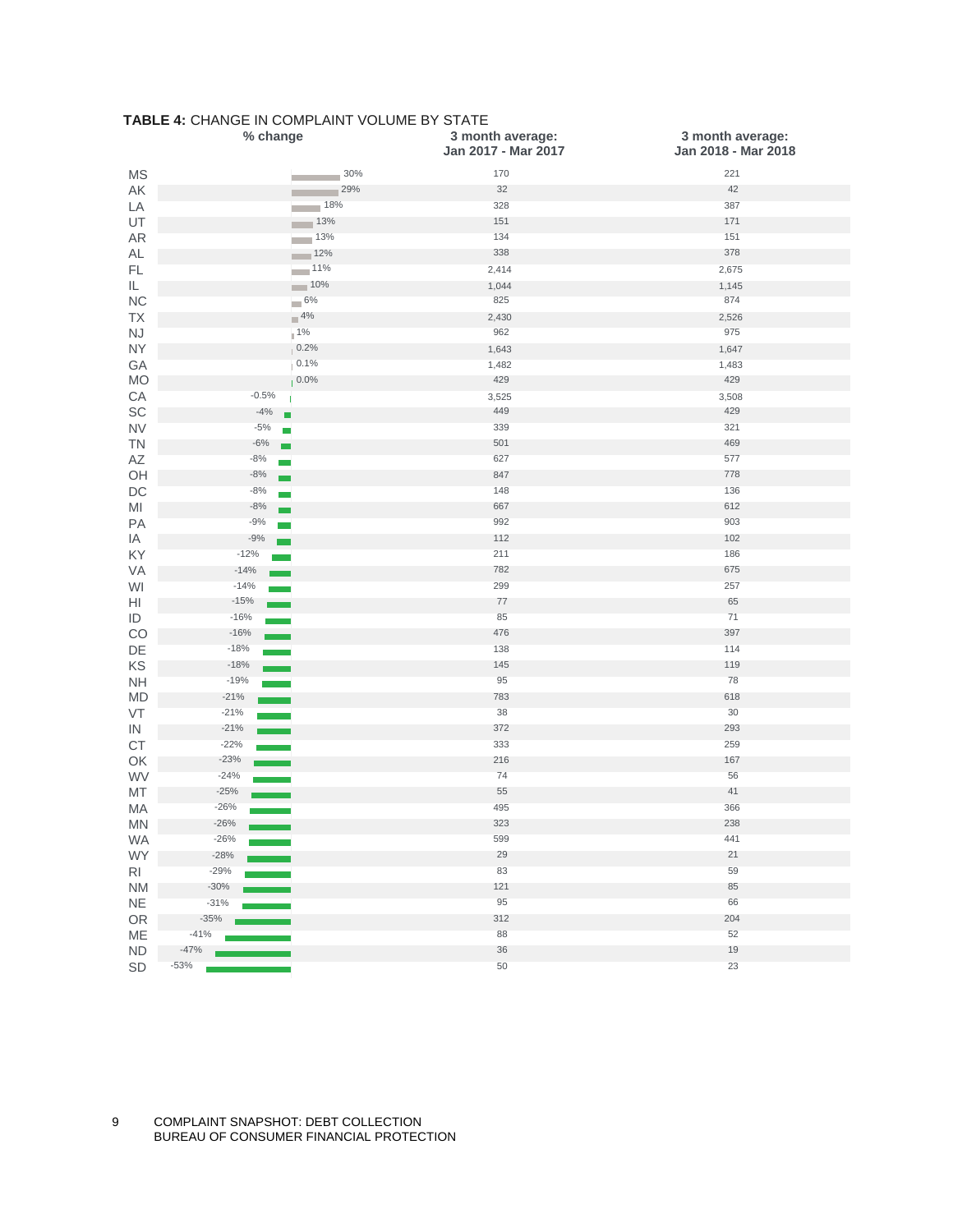- States with the greatest complaint volume percentage increase from January 2017 March 2017 to January 2018 - March 2018 were Mississippi (30 percent), Alaska (29 percent), and Louisiana (18 percent).
- States with the greatest complaint volume percentage decrease from January 2017 March 2017 to January 2018 - March 2018 were South Dakota (-53 percent), North Dakota (-47 percent), and Maine (-41 percent).
- Of the five most populated states, Florida (11 percent) had the greatest complaint volume percentage increase and Pennsylvania (-9 percent) had the greatest complaint volume percentage decrease from January 2017 - March 2017 to January 2018 - March 2018. [11](#page-10-0)

<span id="page-10-0"></span> <sup>11</sup> Complaints per 100k population are defined as cumulative complaints divided by Census estimated 2017 population. Census population data available at [https://www.census.gov/data/datasets/2017/demo/popest/state](https://www.census.gov/data/datasets/2017/demo/popest/state-total.html)[total.html.](https://www.census.gov/data/datasets/2017/demo/popest/state-total.html)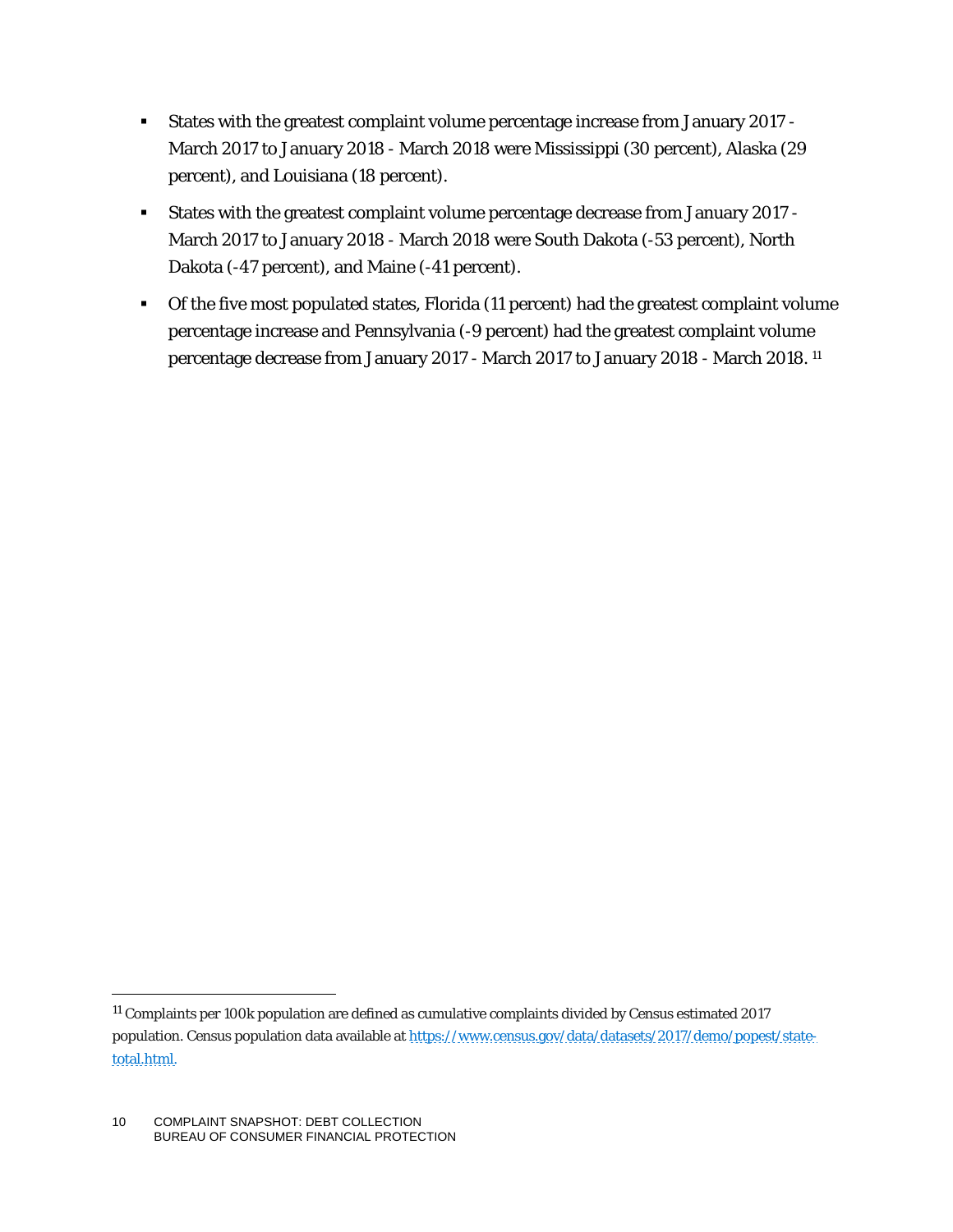## <span id="page-11-0"></span>2.Product spotlight: Debt collection

The Bureau received approximately 400,500 debt collection complaints since July 21, 2011, representing 27 percent of total complaints. Debt collection has consistently been among the most-complained-about consumer financial products and services.

From July 21, 2011, through March 31, 2018, the Bureau sent approximately 196,800 (or 49 percent) of all debt collection complaints to companies for review and response. The remaining complaints were referred to other regulatory agencies, incomplete, or are pending with the Bureau or the consumer.

The Bureau referred approximately 40 percent of the debt collection complaints it received to other regulators. The Bureau typically refers debt collection complaints to other regulators when consumers submit complaints about first-party debt collectors where the source of the debt was not a financial product or service (e.g., complaints about medical providers, telecommunications companies, utilities) or when the company about which the consumer complained does not appear to be a third-party collector of a financial product or service-related debt.

The Bureau found approximately 10 percent of the debt collection complaints it received to be incomplete. When consumers submit complaints without enough information to send the complaint to a company for response or to refer the complaint to another regulator, the Bureau prompts consumers to provide additional information. If consumers do not provide the information needed within the time provided, the Bureau deems those complaints to be incomplete.[12](#page-11-1)

<span id="page-11-1"></span><sup>&</sup>lt;sup>12</sup> Unlike other products where consumers proactively seek out the product or service, debt collectors are engaged by creditors. Many creditors engage third parties to collect debts on their behalf or sell uncollected debts to third-party debt buyers, which then collect the debts internally or through a third party. In 2016, approximately 8,500 debt collection businesses were in operation. *See* Bureau of Consumer Financial Protection, *The Consumer Credit Card* 

<sup>11</sup> COMPLAINT SNAPSHOT: DEBT COLLECTION BUREAU OF CONSUMER FINANCIAL PROTECTION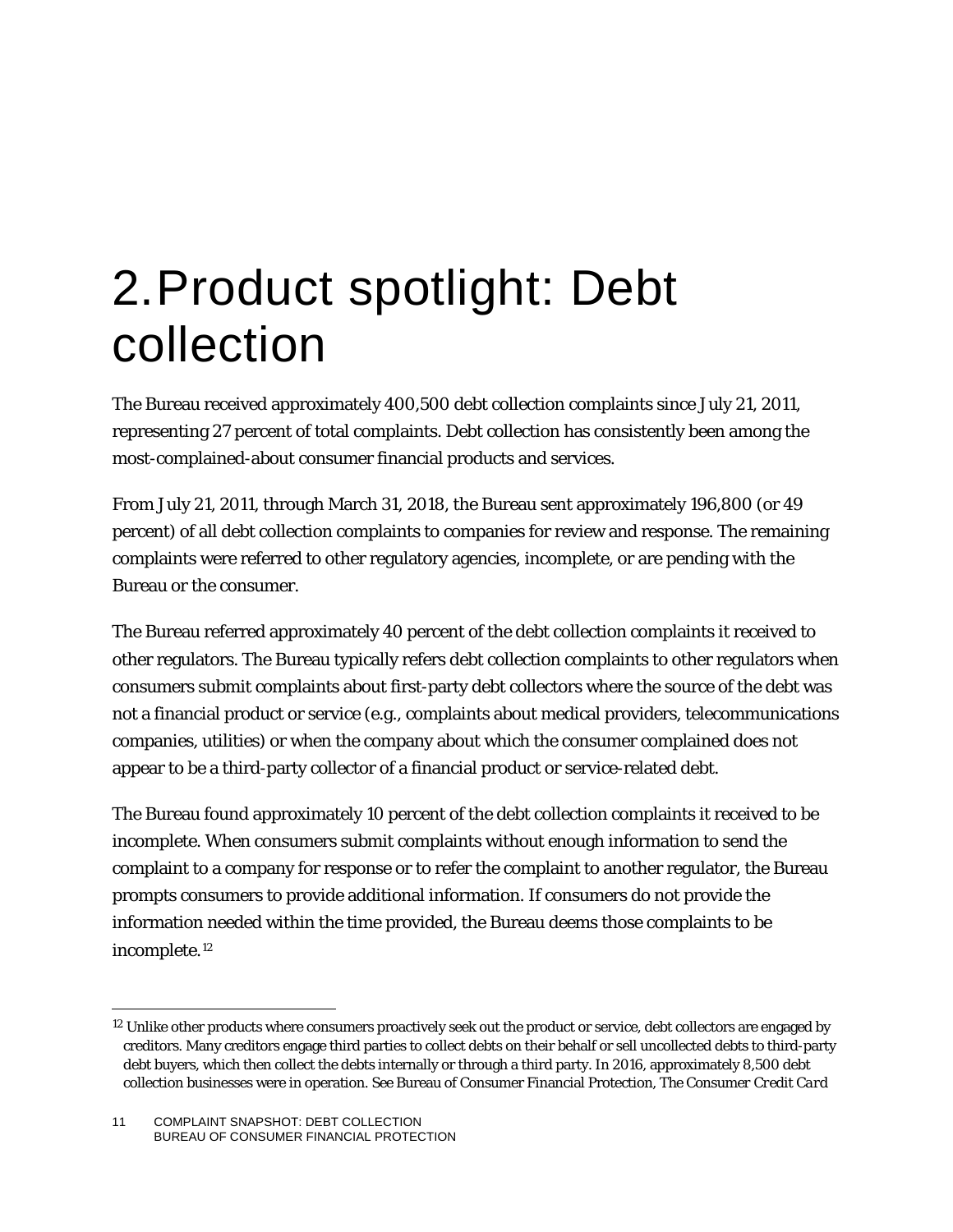As of April 1, 2018, complaints not sent to companies for response, referred to another regulator, or found to be incomplete were either pending with the Bureau (0.3 percent) or the consumer (0.2 percent).

Complaints received by the Bureau help its work to regulate consumer financial products or services under existing federal consumer financial laws, enforce those laws judiciously, and educate and empower consumers to make better informed financial decisions.

## <span id="page-12-0"></span>2.1 Complaints by type

The Bureau continually strives to collect reliable complaint data while ensuring the system's ease-of-use and effectiveness for consumers and companies. When consumers submit complaints, the Bureau's complaint form prompts them to select the consumer financial product or service with which they have a problem as well as the type of problem they are having with that product or service. For debt collection complaints, the Bureau also prompts the consumer to select the type of debt underlying their complaint. The Bureau uses these consumer selections to group the financial products and services and concerns about which consumers complain to the Bureau for public reports like this Complaint Snapshot.

Debt collection complaints submitted by consumers can be more meaningful when considered in context with other data, such as the number of consumers who have an account in collection. According to the Bureau's most recent annual Fair Debt Collection Practices Act Report, the debt collection industry "affects millions of Americans" and, according to the Bureau's Consumer Credit Panel, about 26 percent of consumers with a credit file have a third-party collection tradeline listed.[13](#page-12-1) Third-party debt collectors collect debts that originated from a variety of industries, including financial services, healthcare, retail, and telecommunications.

*Market*, at 303-304 (Dec. 2017), available a[t https://www.consumerfinance.gov/documents/5950/cfpb\\_consumer](https://www.consumerfinance.gov/documents/5950/cfpb_consumer-credit-card-market-report_2017.pdf)[credit-card-market-report\\_2017.pdf.](https://www.consumerfinance.gov/documents/5950/cfpb_consumer-credit-card-market-report_2017.pdf)

<span id="page-12-1"></span><sup>13</sup> Bureau of Consumer Financial Protection, *Fair Debt Collection Practices Act: BCFP Annual Report 2018* 8 (Mar. 2018), *available at* https://www.consumerfinance.gov/documents/6346/cfpb\_fdcpa\_annual-report-congress\_03- 2018.pdf (citations omitted).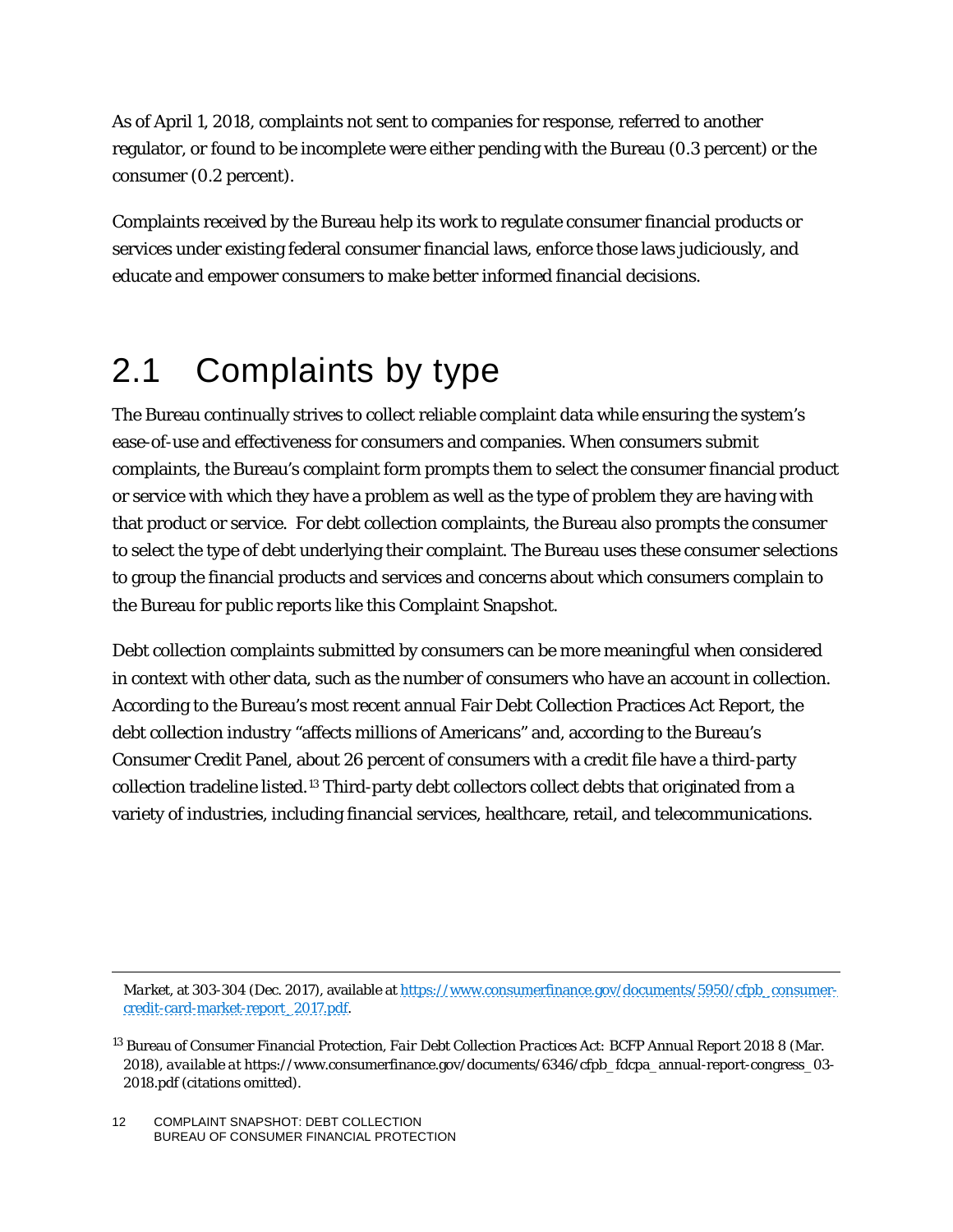Our complaint process reflects this reality by allowing consumers to select the type of debt underlying their complaint.[14](#page-13-0) The Bureau's complaint form requires consumers to select the type of debt from a list of options: *auto debt, credit card debt, federal student loan debt, medical debt, mortgage debt, payday loan debt, private student loan debt, other debt, and I don't know*. The other debt category includes types of debt that are not listed on the Bureau's complaint form. Figure 1 shows the types of debt underyling the debt collection complaints consumers submitted as a percentage of debt collection complaints received to date. For more than half of the debt collection complaints submitted to the Bureau, consumers selected *other debt* (33 percent) or *I don't know* (23 percent).



#### **FIGURE 1:** TYPES OF DEBT ABOUT WHICH CONSUMERS COMPLAIN

Figure 2 shows the types of debt collection complaints consumers submitted as a percentage of debt collection complaints received to date. The most common concerns identified by consumers are attempts to collect debt not owed (39 percent), written notification about debt (17 percent), and communication tactics (17 percent).

<span id="page-13-0"></span><sup>14</sup> *See* Bureau of Consumer Financial Protection, *Consumer Response Annual Report* (Mar. 2018), *available at* [www.consumerfinance.gov/documents/6406/cfpb\\_consumer-response-annual-report\\_2017.pdf.](http://www.consumerfinance.gov/documents/6406/cfpb_consumer-response-annual-report_2017.pdf)

<sup>13</sup> COMPLAINT SNAPSHOT: DEBT COLLECTION BUREAU OF CONSUMER FINANCIAL PROTECTION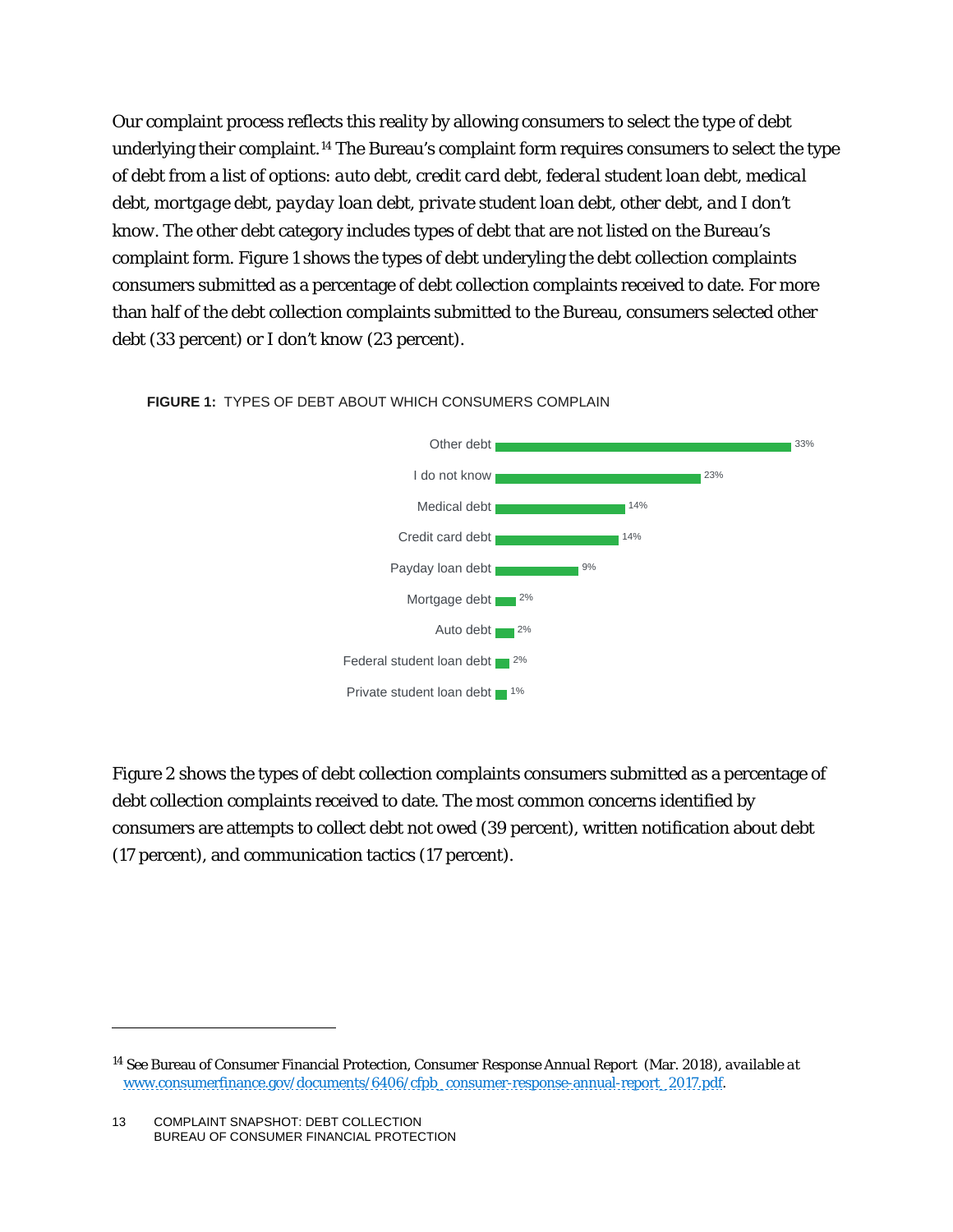#### **FIGURE 2:** TYPES OF DEBT COLLECTION COMPLAINTS REPORTED BY CONSUMERS



The Bureau also collects unstructured data from consumers and companies during the complaint process. The consumer's narrative description of what happened, consumer-provided documents, the company's response, and company-provided documents are examples of unstructured data. The Bureau uses a variety of approaches to analyze consumer complaints including, for example, cohort and text analytics to identify trends and possible consumer harm. The review and analysis of unstructured data from those complaints sent to companies for response offers deeper insights into consumers' complaints and helps the Bureau understand problems consumers are experiencing with debt collection.

- Consumers complained about debts appearing on their credit or consumer reports without prior written notice of the existence of the debt. In these complaints, some consumers noted that they recognized neither the company reporting the debt nor the amount in collection. Some of these consumers stated that before submitting a complaint to the Bureau they had asked the debt collector for additional information about the debt and for negative information to be removed from their credit history.
- Consumers also complained that they had not received written notifications about the existence of the debt. Other consumers asserted that they wrote to companies and requested additional information, but the companies did not respond. Some of these consumers described being frustrated when companies had not provided information or guidance about how to resolve the debt.
- Consumers complained about the communication tactics companies used when attempting to collect a debt, such as frequent and repeated calls, calls before 8AM and after 9PM, and calls after the consumer requested no further telephone contact about the debt. Consumers stated in their complaints that they felt uncomfortable disclosing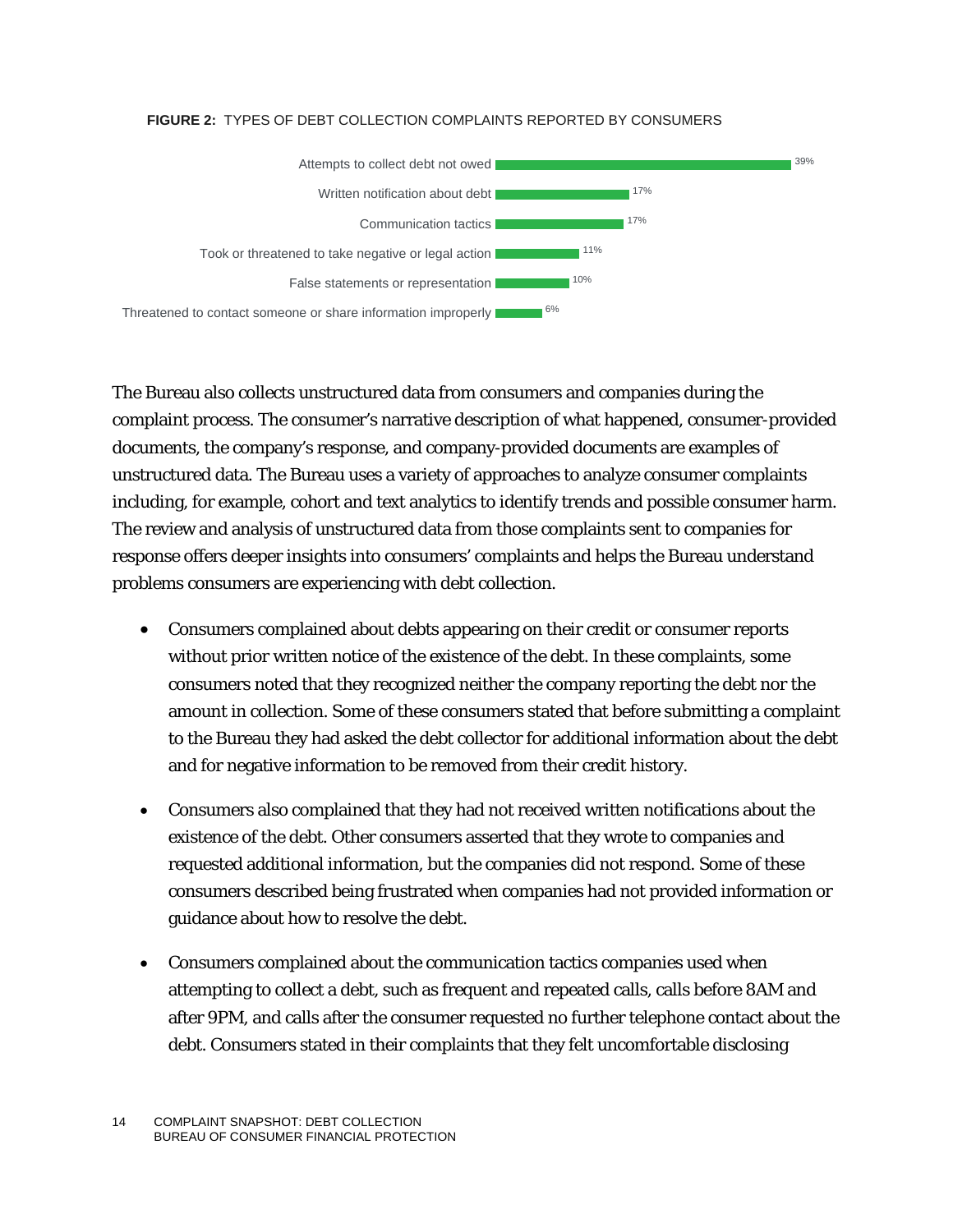personal information to people who called asking for it because they were not sure whether the person calling was a legitimate collector.

### <span id="page-15-0"></span>2.2 Complaints by state

Table 6 shows the debt collection complaint volume percentage change by state.[15](#page-15-1) Some of the highlights include:

- States with the greatest percentage increase in debt collection complaints from January 2017 - March 2017 to January 2018 - March 2018 were Arkansas (10 percent), Utah (5 percent), and West Virginia (2 percent).
- States with the greatest percentage decrease in debt collection complaints from January 2017 - March 2017 to January 2018 - March 2018 were Wyoming (-68 percent), Maine (- 63 percent), and Nebraska (-57 percent).
- Of the five most populated states, Florida (1 percent) had the greatest percentage increase and California (-14 percent) had the greatest percentage decrease in debt collection complaints from January 2017 - March 2017 to January 2018 - March 2018.

<span id="page-15-1"></span><sup>&</sup>lt;sup>15</sup> Three-month averages are rounded, and percentage changes are based on non-rounded averages.

<sup>15</sup> COMPLAINT SNAPSHOT: DEBT COLLECTION BUREAU OF CONSUMER FINANCIAL PROTECTION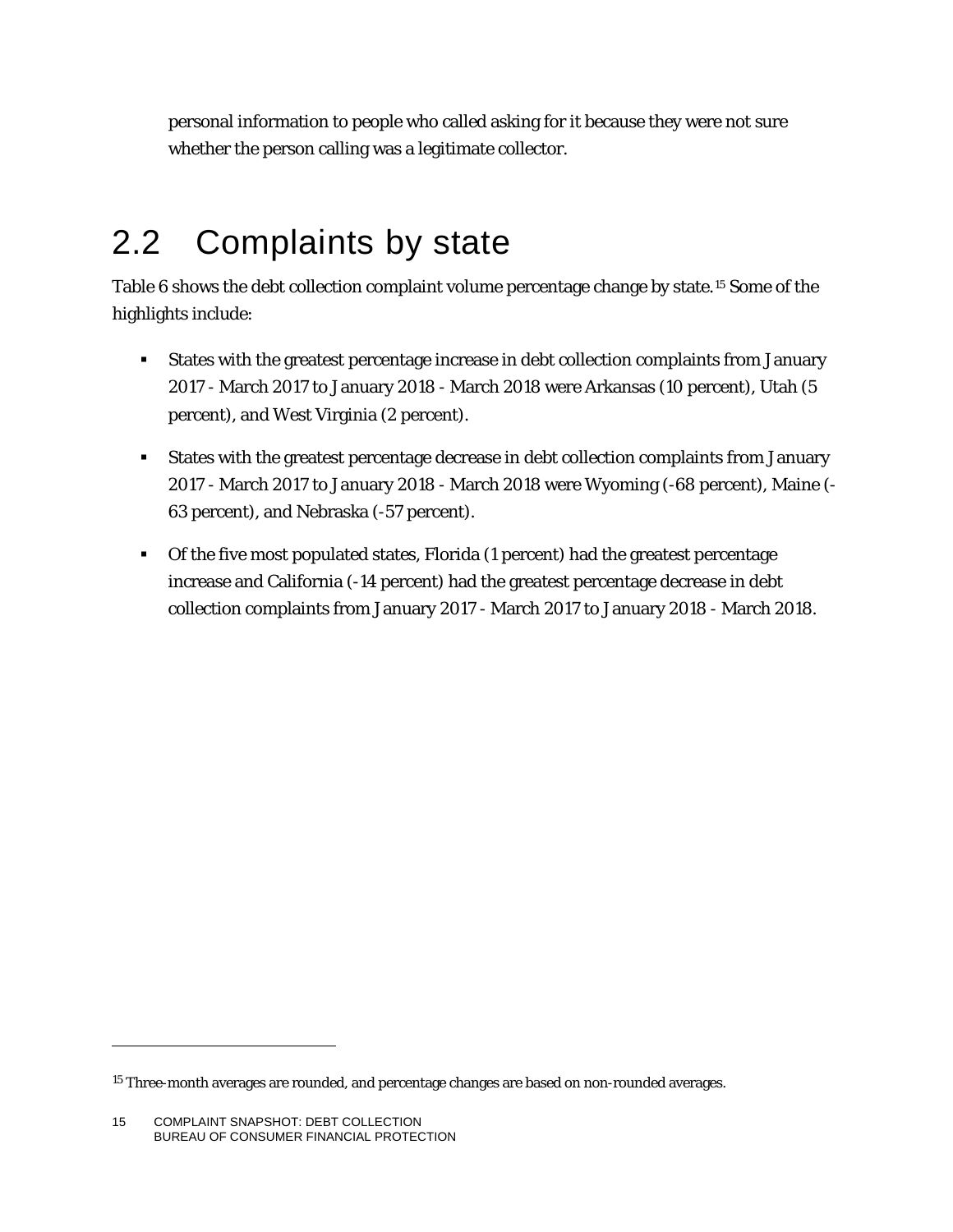| $\mathsf{DC}$ | 280.7 | 1,948  |
|---------------|-------|--------|
| DE            | 202.0 | 1,943  |
| <b>NV</b>     | 175.5 | 5,262  |
| FL.           | 174.2 | 36,562 |
| <b>MD</b>     | 169.0 | 10,227 |
| GA            | 167.9 | 17,515 |
| TX            | 144.5 | 40,889 |
| VA            | 136.0 | 11,520 |
| AZ            | 134.6 | 9,447  |
| <b>NJ</b>     | 134.4 | 12,107 |
| SC            | 130.0 | 6,534  |
| CA            | 126.9 | 50,181 |
| <b>TN</b>     | 122.9 | 8,252  |
| LA            | 121.6 | 5,696  |
| CO            | 119.7 | 6,711  |
| OH            | 112.8 | 13,156 |
| <b>RI</b>     | 110.8 | 1,174  |
| <b>NM</b>     | 110.0 | 2,296  |
| AL            | 109.4 | 5,333  |
| <b>OR</b>     | 108.9 | 4,513  |
| <b>WA</b>     | 106.7 | 7,903  |
| IL            | 106.3 | 13,613 |
| <b>NC</b>     | 106.1 | 10,902 |
| PA            | 103.3 | 13,222 |
| <b>MO</b>     | 102.9 | 6,292  |
| <b>NH</b>     | 102.2 | 1,372  |
| ID            | 101.9 | 1,749  |
| <b>NY</b>     | 101.5 | 20,140 |
| <b>CT</b>     | 97.7  | 3,504  |
| MI            | 96.6  | 9,628  |
| OK            | 95.8  | 3,764  |
| MT            | 91.9  | 965    |
| UT            | 91.7  | 2,843  |
| KS            | 91.6  | 2,668  |
| <b>MS</b>     | 91.2  | 2,722  |
| KY            | 88.8  | 3,956  |
| <b>SD</b>     | 88.3  | 768    |
| HI            | 87.5  | 1,249  |
| <b>NE</b>     | 86.7  | 1,664  |
| ME            | 86.2  | 1,151  |
| <b>WY</b>     | 85.4  | 495    |
| WI            | 83.8  | 4,858  |
| AK            | 81.2  | 601    |
| IN            | 80.4  | 5,363  |
| MA            | 76.5  | 5,249  |
| <b>MN</b>     | 72.8  | 4,062  |
| AR            | 72.2  | 2,168  |
| <b>ND</b>     | 71.5  | 540    |
| VT            | 70.6  | 440    |
| IA            | 69.2  | 2,177  |
| WV            | 62.2  | 1,130  |

#### **TABLE 5:** DEBT COLLECTION COMPLAINT VOLUME BY STATE THROUGH MARCH 31, 2018<br>Complaints per 100K population **Complaints per 100K population**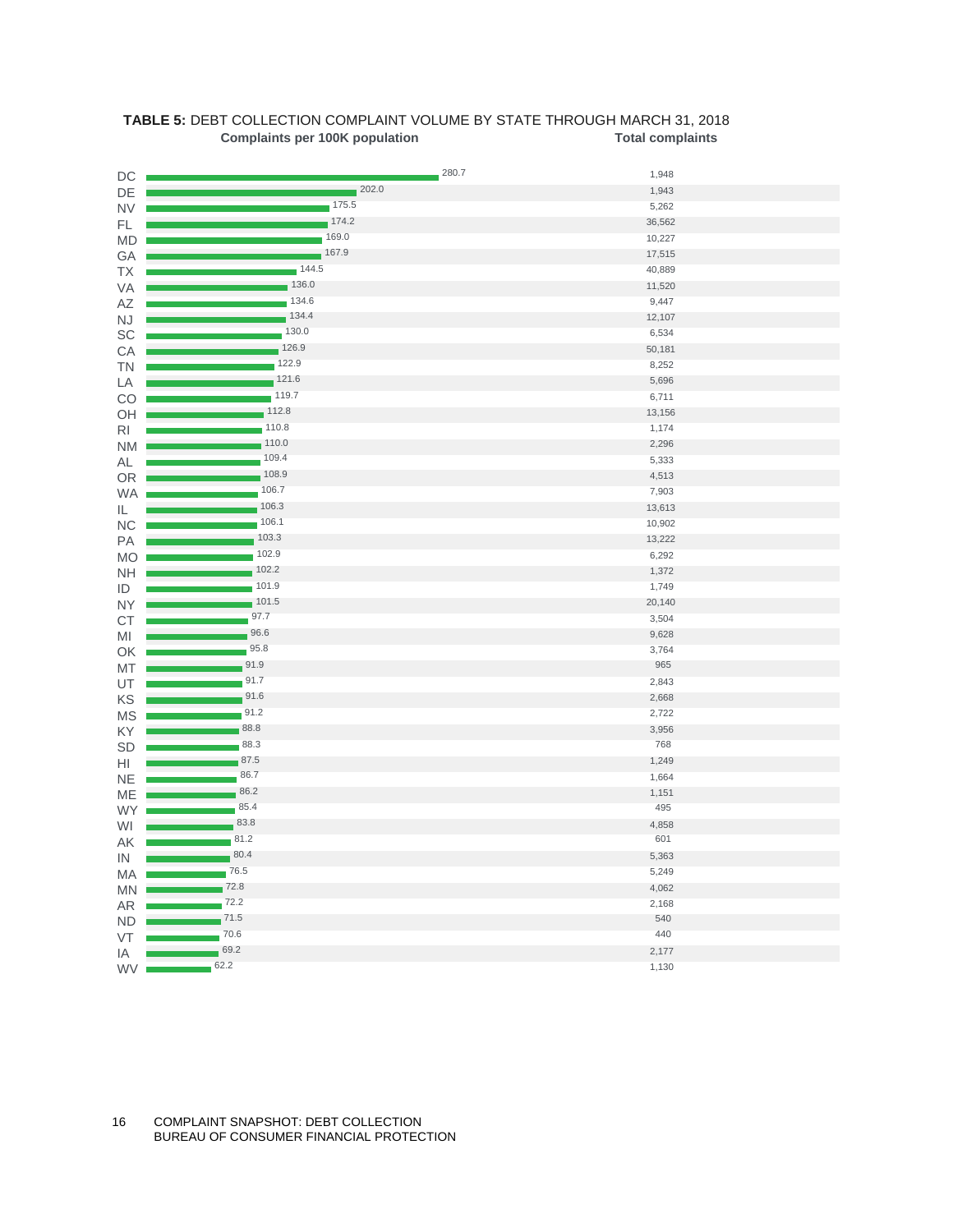|           | yo unanye          | <b>J</b> month average.<br>Jan 2017 - Mar 2017 | <b>J</b> month average.<br>Jan 2018 - Mar 2018 |
|-----------|--------------------|------------------------------------------------|------------------------------------------------|
| AR        | 10%                | 39.0                                           | 43.0                                           |
| UT        | $\Box$ 5%          | 49.7                                           | 52.3                                           |
| WV        | $\mathbb{I}^{2\%}$ | 16.0                                           | 16.3                                           |
| FL.       | $1\%$              | 734.7                                          | 745.7                                          |
| <b>NY</b> | $ 0.3\%$           | 372.7                                          | 373.7                                          |
| <b>NJ</b> | $-0.7%$<br>т       | 229.7                                          | 228.0                                          |
| IL.       | $-4%$<br>п         | 291.3                                          | 280.3                                          |
| LA        | $-4%$<br>п         | 105.0                                          | 100.7                                          |
| GA        | $-4%$<br>Г.        | 423.3                                          | 405.7                                          |
| SC        | $-4%$<br>п         | 139.0                                          | 133.0                                          |
| <b>NC</b> | $-5%$<br>ш         | 236.3                                          | 224.3                                          |
| <b>NV</b> | $-6%$<br>п         | 98.7                                           | 92.7                                           |
| PA        | $-8%$              | 245.3                                          | 225.0                                          |
| AL        | $-9%$              | 104.3                                          | 95.3                                           |
| ТX        | $-9%$<br>a a T     | 876.3                                          | 800.7                                          |
| MI        | $-9%$              | 190.7                                          | 173.7                                          |
| <b>MS</b> | $-10%$             | 57.7                                           | 52.0                                           |
| VA        | $-13%$             | 209.0                                          | 181.0                                          |
| CA        | $-14%$             | 978.7                                          | 843.7                                          |
| KS        | $-14%$             | 47.3                                           | 40.7                                           |
| IA        | $-15%$             | 33.3                                           | 28.3                                           |
| OH        | $-15%$             | 246.0                                          | 209.0                                          |
| AZ        | $-15%$             | 210.0                                          | 178.0                                          |
| MO        | $-17%$             | 138.3                                          | 115.0                                          |
| <b>NH</b> | $-18%$             | 26.7                                           | 22.0                                           |
|           | $-21%$             | 29.7                                           | 23.3                                           |
| ID        | $-22%$             | 143.0                                          | 111.3                                          |
| CO        | $-23%$             | 87.3                                           | 67.7                                           |
| WI        | $-25%$             | 75.7                                           | 56.7                                           |
| KY.       | $-26%$             | 12.7                                           | 9.3                                            |
| AK        | $-27%$             | 85.0                                           | 62.3                                           |
| MN        | $-27%$             | 33.3                                           | 24.3                                           |
| DE        | $-28%$             | 179.7                                          | 129.7                                          |
| TN        |                    | 156.3                                          | 112.7                                          |
| <b>WA</b> | $-28%$             |                                                |                                                |
| MA        | $-29%$<br>$-30%$   | 111.0                                          | 79.0                                           |
| DC        |                    | 37.0                                           | 26.0                                           |
| OR        | $-30%$             | 88.0                                           | 61.7                                           |
| MD        | $-30%$             | 210.3<br>22.7                                  | 147.0                                          |
| RI        | $-31%$             |                                                | 15.7                                           |
| <b>ND</b> | $-31%$             | 14.0                                           | 9.7                                            |
| IN        | $-31%$             | 116.0                                          | 79.7                                           |
| OK        | $-32%$             | 72.7                                           | 49.7                                           |
| SD        | $-40%$             | 15.0                                           | 9.0                                            |
| CT        | $-40%$             | 74.7                                           | 44.7                                           |
| MT        | $-40%$             | 25.7                                           | 15.3                                           |
| HI        | $-44%$             | 24.0                                           | 13.3                                           |
| VT        | $-50%$             | $8.0\,$                                        | 4.0                                            |
| <b>NM</b> | $-52%$             | 39.7                                           | 19.0                                           |
| <b>NE</b> | $-57%$             | 37.3                                           | 16.0                                           |
| ME        | $-63%$             | 30.7                                           | 11.3                                           |
| <b>WY</b> | $-68%$             | 12.3                                           | 4.0                                            |

#### **TABLE 6:** DEBT COLLECTION COMPLAINT VOLUME PERCENTAGE CHANGE BY STATE **% change 3 month average: 3 month average:**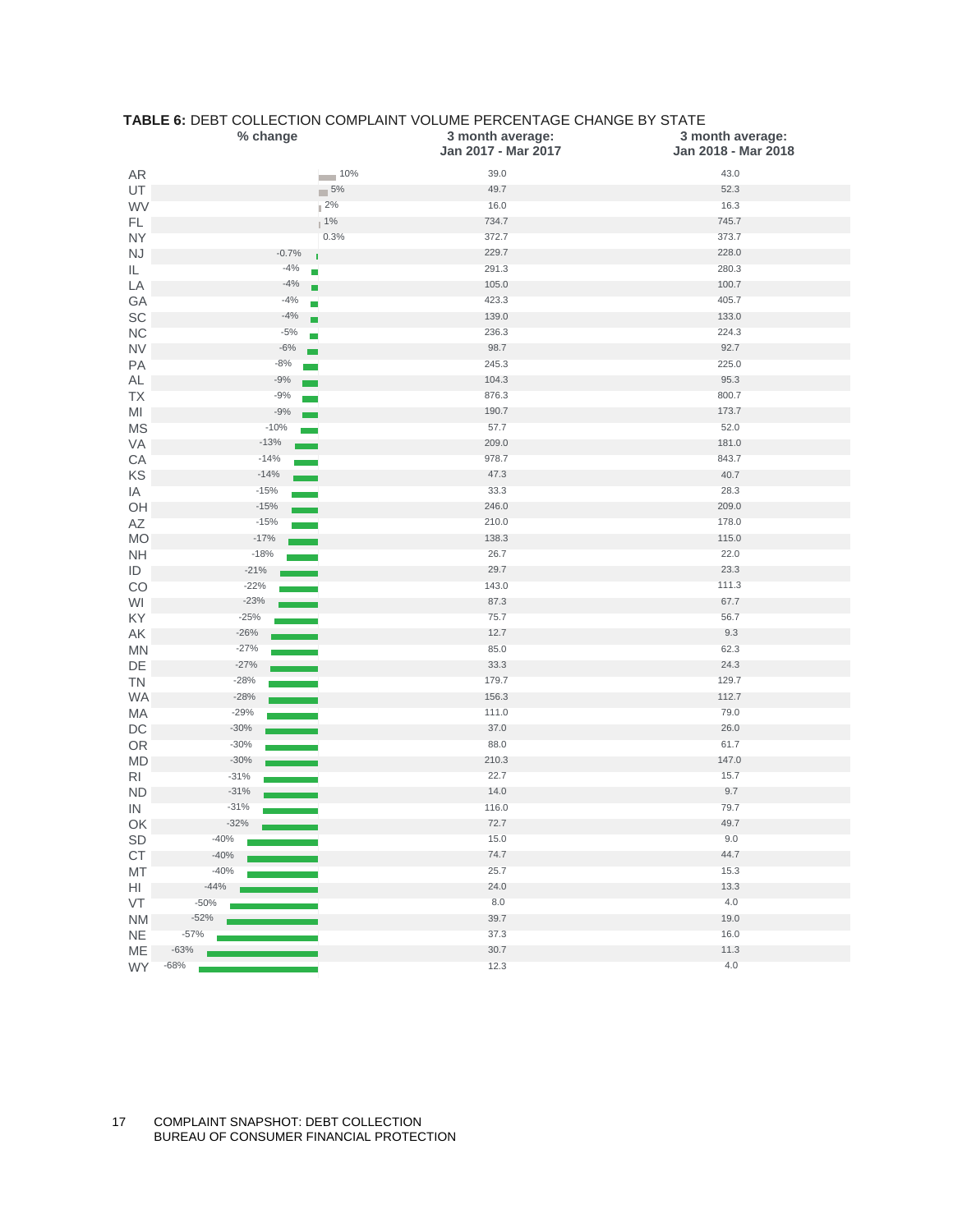### APPENDIX A

#### **TABLE 7:** TOTAL COMPLAINTS BY MONTH AND PRODUCT THROUGH MARCH 31, 2018

<span id="page-18-0"></span>

|            | Checking or<br>savings | Credit card | consumer<br>Credit or<br>report | Credit repair | Debt<br>collection      | transfer or<br>currency<br>service,<br>Money<br>virtual | Mortgage | Payday Ioan             | Personal<br>Ioan | Prepaid<br>card          | Student<br>Ioans        | Title loan  | Vehicle loan<br>or lease | Total  |
|------------|------------------------|-------------|---------------------------------|---------------|-------------------------|---------------------------------------------------------|----------|-------------------------|------------------|--------------------------|-------------------------|-------------|--------------------------|--------|
| $11 -$ Jul | 13                     | 518         | $\boldsymbol{2}$                | $\pmb{0}$     | 4                       | 0                                                       | 14       | $\mathbf 0$             | 2                | $\overline{c}$           | $\overline{\mathbf{c}}$ | $\mathbf 0$ | $\mathbf{1}$             | 565    |
| 11-Aug     | 140                    | 1,813       | 12                              | $\pmb{0}$     | 6                       | $\mathbf{1}$                                            | 127      | 0                       | 12               | $\sqrt{5}$               | 5                       | 0           | 15                       | 2,162  |
| 11-Sep     | 191                    | 1,717       | 18                              | $\pmb{0}$     | 17                      | $\mathbf 2$                                             | 179      | $\overline{\mathbf{4}}$ | 21               | $\boldsymbol{7}$         | 3                       | $\mathbf 0$ | 24                       | 2,232  |
| 11-Oct     | 159                    | 1,747       | 11                              | $\pmb{0}$     | 8                       | 3                                                       | 178      | 0                       | 14               | $\overline{7}$           | 4                       | $\mathbf 0$ | 12                       | 2,187  |
| 11-Nov     | 199                    | 1,745       | $\,$ 5 $\,$                     | $\pmb{0}$     | 9                       | $\mathbf{1}$                                            | 275      | $\mathbf{1}$            | 17               | $\mathbf 0$              | 5                       | 0           | 22                       | 2,317  |
| 11-Dec     | 206                    | 1,615       | $\bf 8$                         | $\pmb{0}$     | 6                       | $\overline{c}$                                          | 1,690    | 0                       | 16               | 14                       | $\overline{\mathbf{4}}$ | $\mathbf 0$ | 13                       | 3,589  |
| 12-Jan     | 191                    | 1,448       | $\pmb{4}$                       | $\pmb{0}$     | $\overline{\mathbf{4}}$ | $\mathbf{1}$                                            | 2,503    | $\mathbf{3}$            | 13               | 6                        | 11                      | $\pmb{0}$   | 17                       | 4,224  |
| 12-Feb     | 215                    | 1,437       | 10                              | $\pmb{0}$     | 12                      | $\overline{\mathbf{c}}$                                 | 2,709    | 0                       | 22               | 5                        | 8                       | 0           | 15                       | 4,454  |
| 12-Mar     | 1,463                  | 1,616       | 12                              | $\pmb{0}$     | 32                      | 17                                                      | 3,449    | $\overline{7}$          | 96               | 18                       | 666                     | $\mathbf 0$ | 123                      | 7,536  |
| 12-Apr     | 1,500                  | 1,348       | 13                              | $\pmb{0}$     | 31                      | 8                                                       | 3,388    | 8                       | 91               | 13                       | 315                     | $\mathbf 0$ | 159                      | 6,887  |
| 12-May     | 1,965                  | 1,663       | 19                              | $\mathbf 0$   | 36                      | 11                                                      | 4,684    | 8                       | 119              | 12                       | 241                     | $\mathbf 0$ | 247                      | 9,070  |
| 12-Jun     | 1,692                  | 1,975       | 12                              | $\pmb{0}$     | 34                      | 9                                                       | 4,652    | 6                       | 134              | 10                       | 756                     | 0           | 207                      | 9,542  |
| 12-Jul     | 1,618                  | 1,792       | 32                              | $\pmb{0}$     | 32                      | 9                                                       | 4,153    | 4                       | 129              | $\mathbf 5$              | 317                     | $\mathbf 0$ | 198                      | 8,330  |
| 12-Aug     | 1,597                  | 1,587       | 33                              | $\pmb{0}$     | 25                      | 12                                                      | 4,623    | 3                       | 124              | 6                        | 297                     | $\mathbf 0$ | 236                      | 8,573  |
| 12-Sep     | 1,367                  | 1,257       | 21                              | $\pmb{0}$     | 17                      | 14                                                      | 3,656    | 4                       | 139              | 12                       | 260                     | $\mathbf 0$ | 165                      | 6,931  |
| 12-Oct     | 1,562                  | 1,697       | 536                             | $\pmb{0}$     | 18                      | 10                                                      | 4,010    | $\,6\,$                 | 146              | $\overline{\mathcal{I}}$ | 398                     | 0           | 241                      | 8,660  |
| 12-Nov     | 1,255                  | 1,402       | 1,261                           | $\mathbf 0$   | 24                      | 5                                                       | 3,524    | $\mathbf{1}$            | 131              | 4                        | 331                     | $\mathbf 0$ | 198                      | 8,168  |
| 12-Dec     | 1,238                  | 1,311       | 1,372                           | $\pmb{0}$     | 62                      | 6                                                       | 3,720    | 14                      | 131              | 8                        | 274                     | $\mathbf 0$ | 210                      | 8,393  |
| 13-Jan     | 1,650                  | 1,442       | 1,556                           | $\pmb{0}$     | 94                      | 11                                                      | 11,104   | 9                       | 135              | $\overline{\mathbf{4}}$  | 379                     | $\mathbf 0$ | 258                      | 16,735 |
| 13-Feb     | 1,452                  | 1,447       | 1,711                           | $\mathbf 0$   | 111                     | 24                                                      | 5,700    | 16                      | 138              | 9                        | 335                     | $\mathbf 0$ | 210                      | 11,246 |
| 13-Mar     | 1,702                  | 1,616       | 1,732                           | $\pmb{0}$     | 155                     | 14                                                      | 5,695    | 15                      | 166              | 18                       | 372                     | $\mathbf 0$ | 275                      | 11,910 |
| 13-Apr     | 1,422                  | 1,506       | 1,900                           | $\pmb{0}$     | 179                     | 80                                                      | 5,618    | 16                      | 159              | 16                       | 373                     | $\mathbf 0$ | 295                      | 11,691 |
| 13-May     | 1,415                  | 1,368       | 1,878                           | $\mathbf 0$   | 111                     | 66                                                      | 5,254    | 26                      | 168              | 16                       | 302                     | $\mathbf 0$ | 279                      | 10,974 |
| 13-Jun     | 1,488                  | 1,311       | 2,042                           | $\pmb{0}$     | 108                     | 99                                                      | 5,245    | 22                      | 169              | 5                        | 286                     | 0           | 257                      | 11,084 |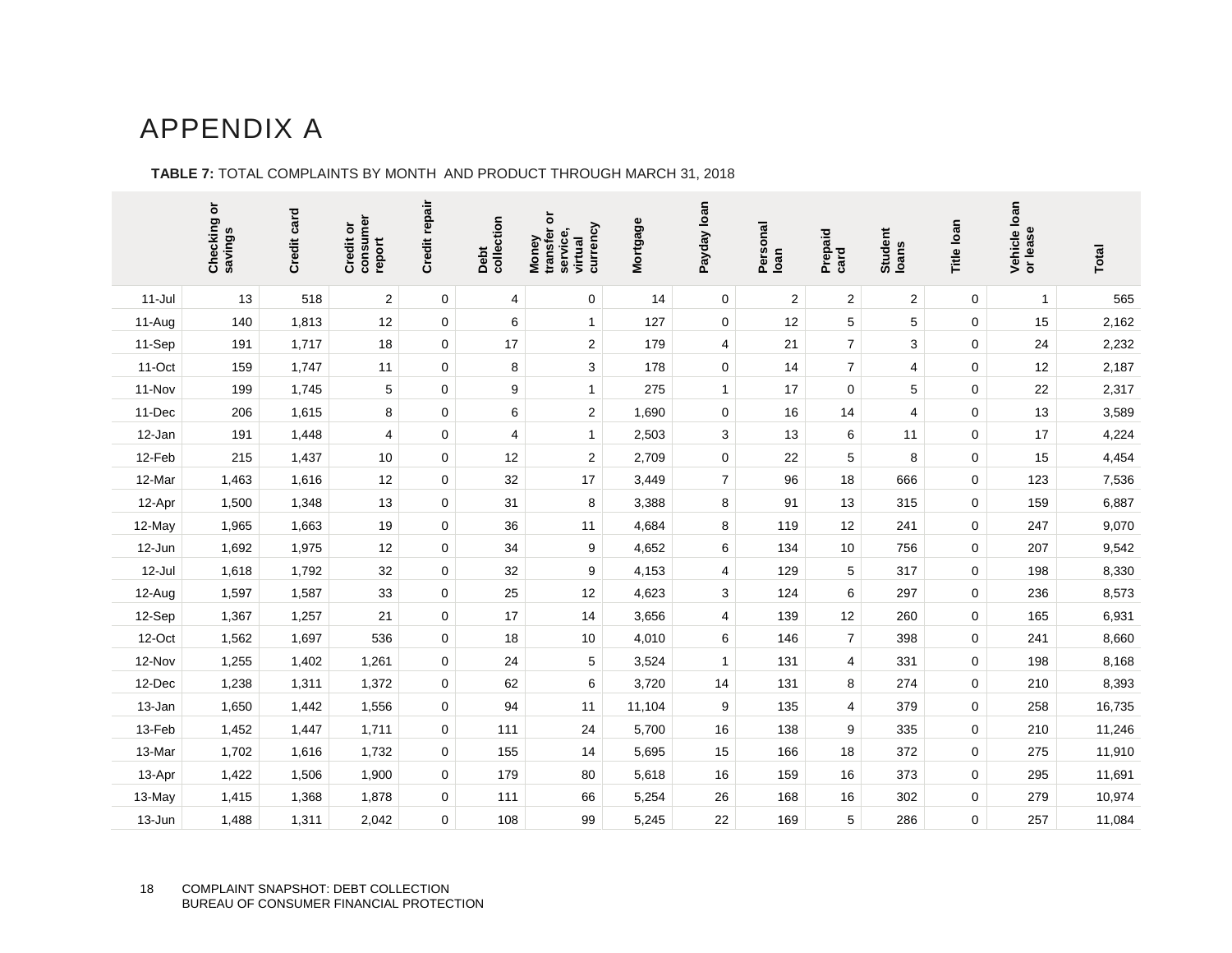|            | Checking or<br>savings                                                         | Credit card | Credit or<br>consumer<br>report | Credit repair | Debt<br>collection | transfer or<br>virtual<br>currency<br>service,<br>Money | Mortgage | Payday loan | Personal<br>Ioan | Prepaid<br>card | Student<br>Ioans | Title loan  | Vehicle loan<br>or lease | Total  |
|------------|--------------------------------------------------------------------------------|-------------|---------------------------------|---------------|--------------------|---------------------------------------------------------|----------|-------------|------------------|-----------------|------------------|-------------|--------------------------|--------|
| $13 -$ Jul | 1,653                                                                          | 1,276       | 2,234                           | $\pmb{0}$     | 2,422              | 103                                                     | 5,227    | 17          | 169              | 11              | 341              | $\pmb{0}$   | 275                      | 13,754 |
| 13-Aug     | 1,685                                                                          | 1,352       | 2,266                           | $\pmb{0}$     | 4,223              | 95                                                      | 4,972    | 40          | 192              | 8               | 350              | $\pmb{0}$   | 330                      | 15,546 |
| 13-Sep     | 1,668                                                                          | 1,347       | 2,327                           | 0             | 6,284              | 126                                                     | 4,333    | 36          | 240              | $\sqrt{5}$      | 372              | $\mathbf 0$ | 366                      | 17,135 |
| 13-Oct     | 1,800                                                                          | 1,382       | 2,271                           | $\pmb{0}$     | 4,852              | 159                                                     | 3,862    | 35          | 205              | 5               | 419              | $\mathbf 0$ | 336                      | 15,372 |
| 13-Nov     | 1,565                                                                          | 1,245       | 2,343                           | $\pmb{0}$     | 6,682              | 172                                                     | 3,484    | 396         | 162              | 3               | 345              | $\mathbf 0$ | 311                      | 16,751 |
| 13-Dec     | 1,531                                                                          | 1,321       | 1,936                           | $\pmb{0}$     | 5,963              | 137                                                     | 3,381    | 385         | 182              | $\overline{4}$  | 411              | 0           | 322                      | 15,602 |
| 14-Jan     | 1,824                                                                          | 1,539       | 3,221                           | $\pmb{0}$     | 8,118              | 169                                                     | 4,229    | 437         | 177              | 8               | 484              | $\mathbf 0$ | 406                      | 20,644 |
| 14-Feb     | 1,811                                                                          | 1,622       | 3,500                           | 0             | 7,794              | 146                                                     | 4,544    | 374         | 210              | 3               | 497              | $\mathbf 0$ | 369                      | 20,889 |
| 14-Mar     | 2,047                                                                          | 1,666       | 3,562                           | $\pmb{0}$     | 8,419              | 178                                                     | 4,903    | 411         | 228              | 6               | 584              | $\pmb{0}$   | 434                      | 22,461 |
| 14-Apr     | 1,985                                                                          | 1,665       | 3,852                           | $\mathbf 0$   | 8,317              | 180                                                     | 4,762    | 407         | 229              | $\mathbf{1}$    | 540              | $\mathbf 0$ | 459                      | 22,424 |
| 14-May     | 1,958                                                                          | 1,501       | 3,400                           | $\pmb{0}$     | 7,376              | 180                                                     | 4,105    | 325         | 210              | $\sqrt{5}$      | 542              | $\mathbf 0$ | 384                      | 20,019 |
| 14-Jun     | 1,941                                                                          | 1,497       | 3,455                           | $\pmb{0}$     | 7,734              | 188                                                     | 4,127    | 344         | 234              | 5               | 583              | $\mathbf 0$ | 458                      | 20,582 |
| 14-Jul     | 2,025                                                                          | 1,567       | 3,820                           | 10            | 8,012              | 216                                                     | 4,406    | 586         | 351              | 83              | 577              | 17          | 499                      | 22,272 |
| 14-Aug     | 1,565                                                                          | 1,694       | 4,653                           | 22            | 7,239              | 245                                                     | 4,355    | 648         | 468              | 128             | 631              | 31          | 512                      | 22,386 |
| 14-Sep     | 1,593                                                                          | 1,549       | 4,377                           | 25            | 6,349              | 256                                                     | 4,097    | 586         | 445              | 143             | 594              | 35          | 489                      | 20,744 |
| 14-Oct     | 1,625                                                                          | 1,435       | 3,561                           | 24            | 6,712              | 239                                                     | 4,488    | 534         | 430              | 130             | 652              | 33          | 573                      | 20,630 |
| 14-Nov     | 1,391                                                                          | 1,357       | 3,565                           | $20\,$        | 6,119              | 217                                                     | 3,498    | 477         | 450              | 119             | 548              | 29          | 431                      | 18,375 |
| 14-Dec     | 1,459                                                                          | 1,456       | 3,691                           | 8             | 6,078              | 257                                                     | 3,584    | 468         | 432              | 132             | 546              | 20          | 524                      | 18,845 |
| 15-Jan     | 1,621                                                                          | 1,519       | 4,161                           | 15            | 6,540              | 253                                                     | 3,521    | 457         | 421              | 148             | 575              | 30          | 552                      | 19,965 |
| 15-Feb     | 1,456                                                                          | 1,786       | 4,024                           | $\,$ 5 $\,$   | 6,869              | 265                                                     | 3,602    | 474         | 406              | 165             | 601              | 28          | 554                      | 20,385 |
| 15-Mar     | 1,724                                                                          | 1,894       | 4,815                           | 23            | 7,960              | 345                                                     | 4,275    | 538         | 439              | 183             | 720              | 23          | 629                      | 23,741 |
| 15-Apr     | 1,745                                                                          | 1,758       | 4,736                           | 10            | 7,201              | 345                                                     | 4,236    | 480         | 371              | 173             | 686              | 19          | 552                      | 22,505 |
| 15-May     | 1,705                                                                          | 1,824       | 4,490                           | 19            | 7,175              | 363                                                     | 4,270    | 417         | 451              | 159             | 649              | 27          | 549                      | 22,298 |
| 15-Jun     | 1,968                                                                          | 1,881       | 4,272                           | 29            | 7,437              | 370                                                     | 4,663    | 460         | 469              | 174             | 621              | 25          | 601                      | 23,175 |
| 15-Jul     | 1,997                                                                          | 1,972       | 6,554                           | 36            | 8,193              | 418                                                     | 4,469    | 478         | 525              | 171             | 647              | 18          | 803                      | 26,462 |
| 15-Aug     | 2,042                                                                          | 1,930       | 5,601                           | $20\,$        | 7,532              | 406                                                     | 4,934    | 446         | 543              | 166             | 657              | 31          | 767                      | 25,281 |
| 15-Sep     | 1,911                                                                          | 1,946       | 4,678                           | 16            | 6,682              | 345                                                     | 4,566    | 447         | 522              | 166             | 608              | 22          | 701                      | 22,822 |
| 19         | COMPLAINT SNAPSHOT: DEBT COLLECTION<br>BUREAU OF CONSUMER FINANCIAL PROTECTION |             |                                 |               |                    |                                                         |          |             |                  |                 |                  |             |                          |        |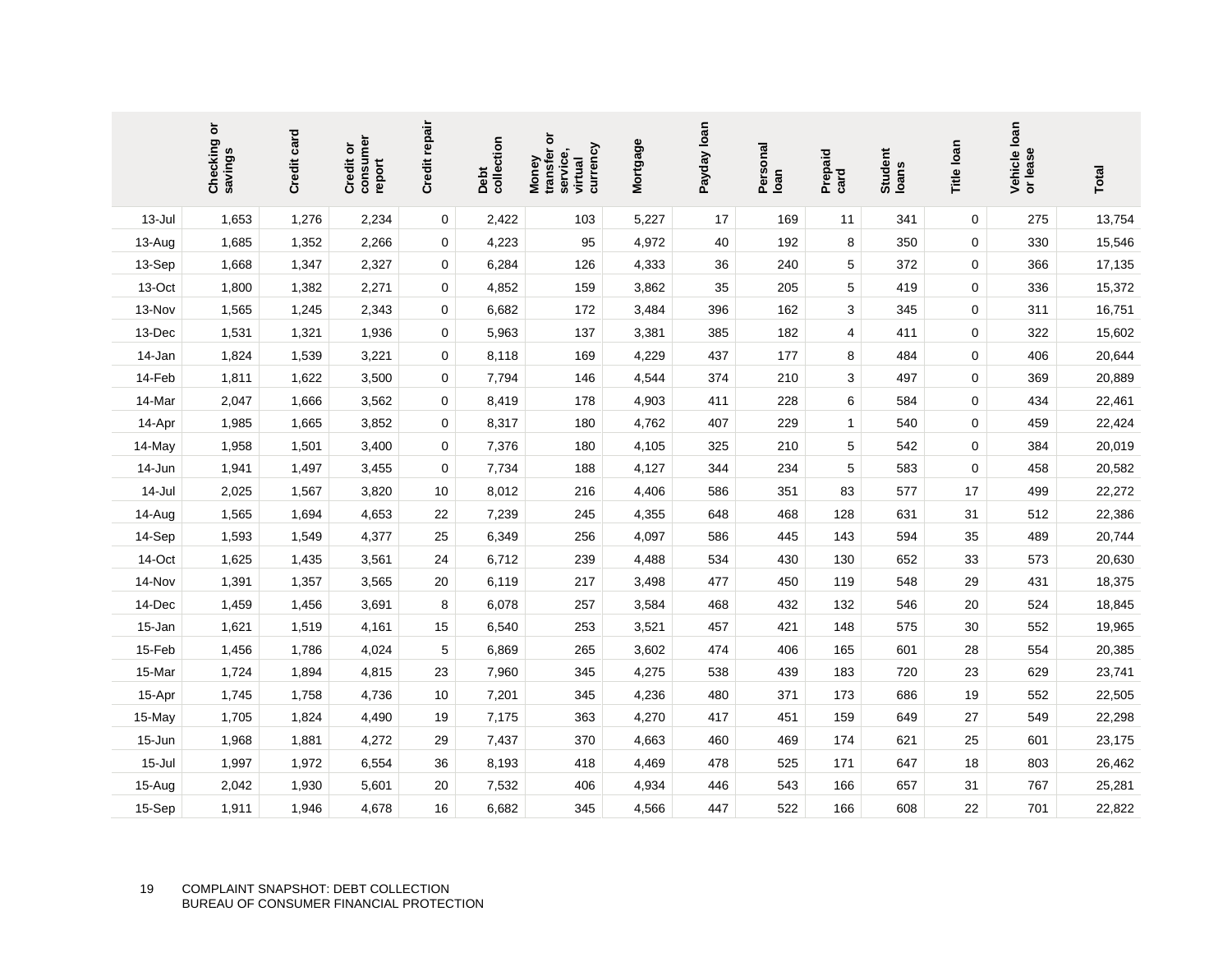|        | Checking or<br>savings                                                         | Credit card | Credit or<br>consumer<br>report | Credit repair | Debt<br>collection | transfer or<br>virtual<br>currency<br>service,<br>Money | Mortgage | Payday loan | Personal<br>Ioan | Prepaid<br>card | Student<br>Ioans | Title loan | Vehicle loan<br>or lease | Total  |
|--------|--------------------------------------------------------------------------------|-------------|---------------------------------|---------------|--------------------|---------------------------------------------------------|----------|-------------|------------------|-----------------|------------------|------------|--------------------------|--------|
| 15-Oct | 2,247                                                                          | 1,963       | 4,447                           | 23            | 6,826              | 397                                                     | 4,446    | 510         | 540              | 860             | 574              | 35         | 724                      | 23,850 |
| 15-Nov | 1,980                                                                          | 1,818       | 3,720                           | 22            | 6,256              | 371                                                     | 3,931    | 419         | 489              | 245             | 453              | 26         | 573                      | 20,526 |
| 15-Dec | 1,979                                                                          | 1,885       | 3,427                           | 17            | 6,367              | 362                                                     | 3,810    | 384         | 423              | 203             | 471              | 18         | 599                      | 20,205 |
| 16-Jan | 2,102                                                                          | 2,002       | 3,359                           | 19            | 6,668              | 401                                                     | 4,193    | 422         | 494              | 209             | 566              | 22         | 656                      | 21,333 |
| 16-Feb | 1,835                                                                          | 1,988       | 3,711                           | 14            | 7,216              | 369                                                     | 4,418    | 390         | 496              | 190             | 614              | 19         | 742                      | 22,255 |
| 16-Mar | 2,042                                                                          | 2,055       | 4,851                           | 13            | 8,040              | 393                                                     | 4,971    | 439         | 579              | 226             | 1,131            | 33         | 736                      | 25,769 |
| 16-Apr | 1,875                                                                          | 2,000       | 4,522                           | $20\,$        | 7,257              | 380                                                     | 4,320    | 384         | 528              | 167             | 1,196            | 26         | 707                      | 23,608 |
| 16-May | 2,184                                                                          | 1,980       | 4,795                           | 17            | 6,823              | 331                                                     | 4,267    | 395         | 499              | 203             | 959              | 35         | 755                      | 23,557 |
| 16-Jun | 2,548                                                                          | 1,969       | 4,904                           | 15            | 6,952              | 418                                                     | 4,293    | 369         | 526              | 177             | 1,002            | 25         | 721                      | 24,184 |
| 16-Jul | 2,384                                                                          | 2,160       | 5,218                           | 17            | 6,473              | 304                                                     | 3,910    | 333         | 555              | 194             | 1,168            | 31         | 724                      | 23,693 |
| 16-Aug | 2,644                                                                          | 2,583       | 4,983                           | 26            | 9,616              | 473                                                     | 4,285    | 420         | 615              | 232             | 1,242            | 31         | 836                      | 28,283 |
| 16-Sep | 3,082                                                                          | 2,695       | 4,583                           | 19            | 7,302              | 372                                                     | 4,457    | 329         | 667              | 179             | 1,327            | 40         | 823                      | 26,121 |
| 16-Oct | 2,829                                                                          | 2,635       | 5,215                           | 23            | 7,702              | 358                                                     | 4,312    | 335         | 636              | 161             | 1,229            | 36         | 924                      | 26,677 |
| 16-Nov | 2,412                                                                          | 2,213       | 4,044                           | 17            | 6,671              | 337                                                     | 3,948    | 336         | 565              | 168             | 1,035            | 28         | 788                      | 22,859 |
| 16-Dec | 2,424                                                                          | 2,298       | 3,744                           | 19            | 7,167              | 319                                                     | 3,742    | 260         | 669              | 186             | 857              | 32         | 767                      | 22,678 |
| 17-Jan | 2,580                                                                          | 2,313       | 4,522                           | 11            | 7,605              | 345                                                     | 4,102    | 308         | 662              | 202             | 5,270            | 28         | 915                      | 29,092 |
| 17-Feb | 2,369                                                                          | 2,239       | 4,681                           | $16\,$        | 7,599              | 322                                                     | 3,609    | 290         | 587              | 206             | 2,535            | 30         | 832                      | 25,502 |
| 17-Mar | 2,467                                                                          | 2,538       | 5,340                           | 19            | 8,638              | 388                                                     | 3,956    | 294         | 671              | 186             | 2,014            | 25         | 935                      | 27,671 |
| 17-Apr | 2,070                                                                          | 2,156       | 6,381                           | 33            | 7,623              | 390                                                     | 3,162    | 282         | 539              | 199             | 1,683            | 33         | 764                      | 25,444 |
| 17-May | 1,717                                                                          | 2,227       | 8,064                           | 76            | 7,276              | 436                                                     | 3,189    | 197         | 344              | 223             | 1,195            | 47         | 618                      | 25,610 |
| 17-Jun | 2,111                                                                          | 2,033       | 7,730                           | 71            | 6,486              | 545                                                     | 2,863    | 187         | 322              | 210             | 1,047            | 40         | 661                      | 24,306 |
| 17-Jul | 2,016                                                                          | 2,161       | 9,050                           | 74            | 6,965              | 603                                                     | 2,796    | 247         | 321              | 200             | 1,237            | 48         | 574                      | 26,294 |
| 17-Aug | 1,912                                                                          | 2,212       | 9,671                           | 77            | 7,487              | 604                                                     | 3,006    | 242         | 355              | 174             | 1,192            | 48         | 674                      | 27,657 |
| 17-Sep | 1,885                                                                          | 2,171       | 16,938                          | 105           | 5,580              | 523                                                     | 2,687    | 186         | 335              | 175             | 1,025            | 54         | 614                      | 32,278 |
| 17-Oct | 1,817                                                                          | 2,193       | 9,760                           | 84            | 6,784              | 547                                                     | 2,736    | 238         | 350              | 191             | 1,042            | 47         | 697                      | 26,488 |
| 17-Nov | 1,910                                                                          | 2,219       | 8,834                           | 102           | 6,109              | 570                                                     | 2,627    | 216         | 367              | 169             | 871              | 53         | 691                      | 24,741 |
| 17-Dec | 1,749                                                                          | 2,188       | 8,688                           | 96            | 6,303              | 930                                                     | 2,519    | 210         | 332              | 185             | 766              | 51         | 622                      | 24,639 |
| 20     | COMPLAINT SNAPSHOT: DEBT COLLECTION<br>BUREAU OF CONSUMER FINANCIAL PROTECTION |             |                                 |               |                    |                                                         |          |             |                  |                 |                  |            |                          |        |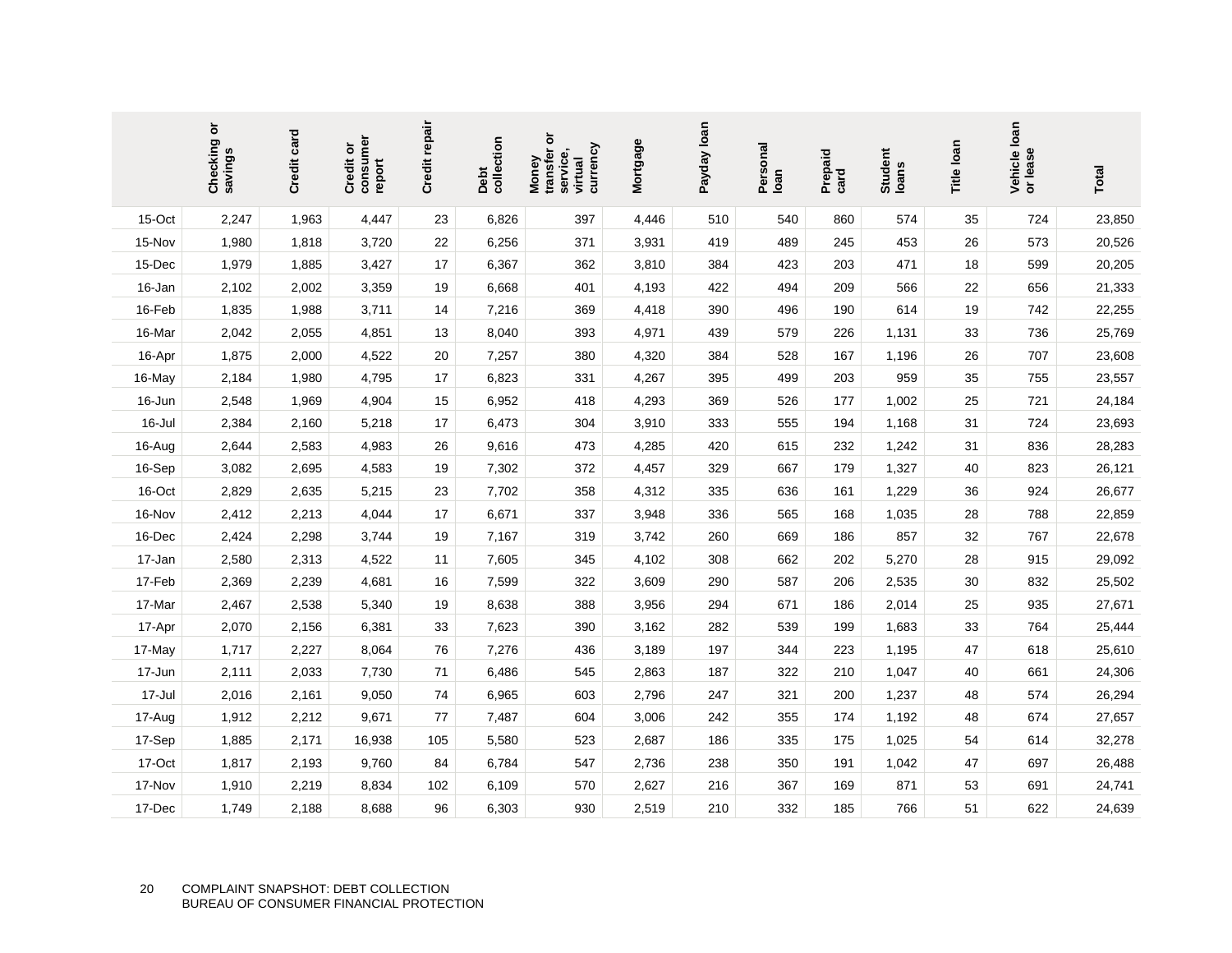<span id="page-21-0"></span>

<sup>&</sup>lt;sup>16</sup> Total column includes approximately 8,900 complaints where consumers did not select a specific consumer financial product or service.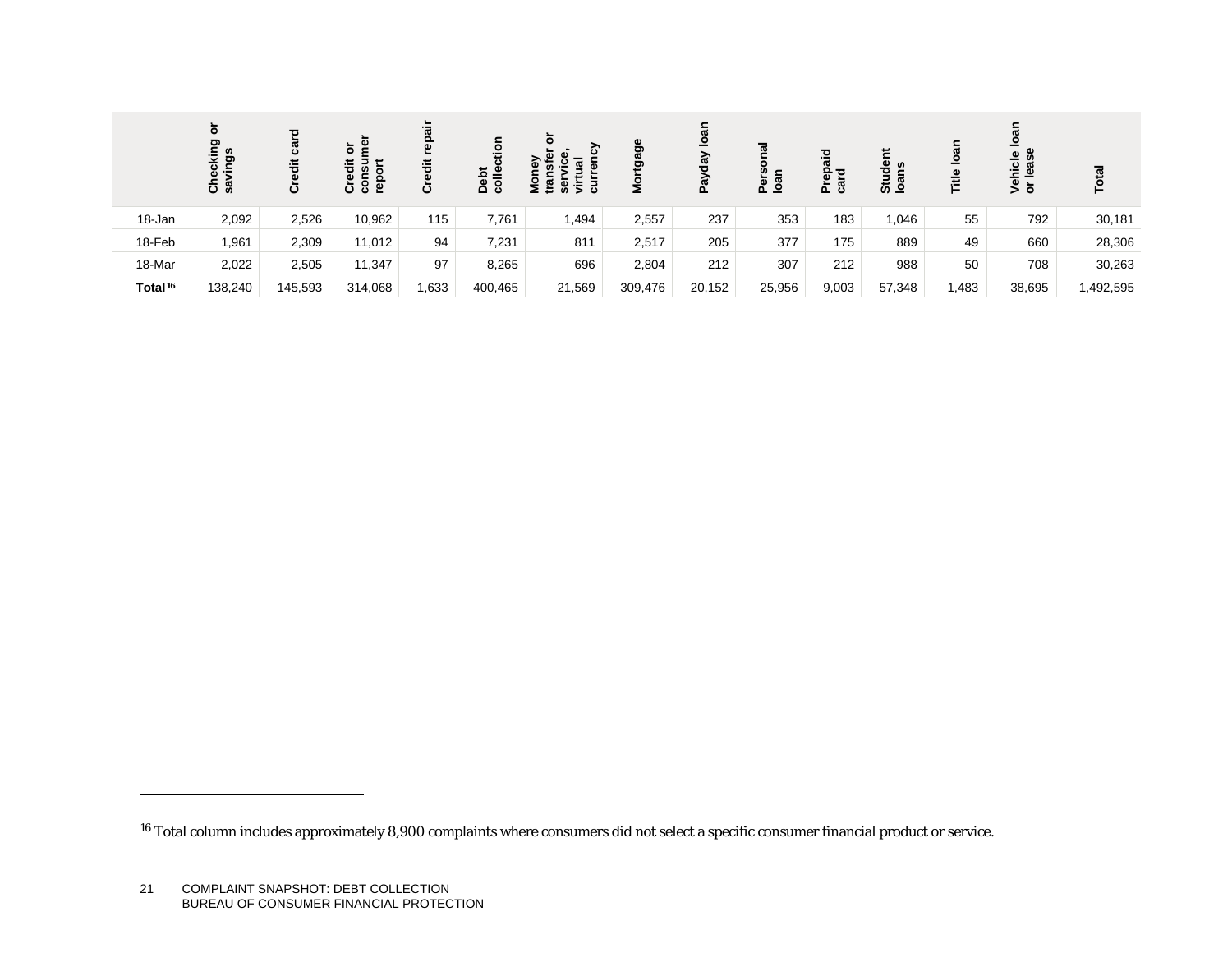|                                           | or savings<br>Checking | Credit card | consumer<br>Credit or<br>report | Credit<br>repair | collection<br>Debt | ১<br>currency<br>service,<br>transfer<br>Money<br>virtual | Mortgage       | Payday<br>Ioan | Personal<br>loan | Prepaid<br>card | Student<br>Ioans | Title loan     | Vehicle<br>loan or<br>lease | <b>Total</b>   |
|-------------------------------------------|------------------------|-------------|---------------------------------|------------------|--------------------|-----------------------------------------------------------|----------------|----------------|------------------|-----------------|------------------|----------------|-----------------------------|----------------|
| Alabama                                   | 1,358                  | 1.167       | 4,308                           | 29               | 5,333              | 195                                                       | 2,473          | 396            | 521              | 128             | 669              | 23             | 539                         | 17,267         |
| Alaska                                    | 161                    | 240         | 339                             | $\overline{2}$   | 601                | 44                                                        | 288            | 37             | 37               | 8               | 84               | $\mathbf 0$    | 35                          | 1,883          |
| American<br>Samoa                         | 11                     | 6           | 6                               | $\mathbf 0$      | 16                 | $\overline{1}$                                            | $\overline{7}$ | $\mathbf 0$    | 1                | 0               | 3                | 0              | $\mathbf{1}$                | 53             |
| Arizona                                   | 2,952                  | 3,233       | 5,917                           | 28               | 9,447              | 426                                                       | 7,094          | 297            | 514              | 192             | 1,118            | 81             | 1,038                       | 32,555         |
| Arkansas                                  | 598                    | 634         | 1,744                           | 9                | 2,168              | 90                                                        | 1,056          | 87             | 137              | 40              | 322              | $\overline{7}$ | 257                         | 7,189          |
| <b>Armed Forces</b><br><b>Middle East</b> | $\mathbf 0$            | 1           | 0                               | $\mathbf 0$      | $\mathbf 2$        | $\mathbf{1}$                                              | 0              | $\mathbf 0$    | 0                | 0               | 0                | $\mathbf 0$    | 0                           | $\overline{4}$ |
| California                                | 18,483                 | 19,559      | 39,008                          | 197              | 50,181             | 2,966                                                     | 51,539         | 2,139          | 3,183            | 1,342           | 6,061            | 283            | 4,395                       | 200,295        |
| Colorado                                  | 2,126                  | 2,658       | 4,781                           | 25               | 6,711              | 318                                                       | 5,215          | 272            | 356              | 143             | 1,034            | 13             | 668                         | 24,454         |
| Connecticut                               | 1,896                  | 2,066       | 2,935                           | 32               | 3,504              | 247                                                       | 3,615          | 204            | 247              | 110             | 820              | 9              | 437                         | 16,231         |
| Delaware                                  | 809                    | 894         | 1,356                           | 8                | 1,943              | 81                                                        | 1,414          | 125            | 149              | 33              | 198              | 4              | 244                         | 7,292          |
| District of<br>Columbia                   | 1,054                  | 942         | 1,460                           | 5                | 1,948              | 159                                                       | 1,593          | 138            | 127              | 61              | 549              | 6              | 194                         | 8,319          |
| Federated<br>States of<br>Micronesia      | 6                      | 16          | 11                              | $\mathbf 0$      | 18                 | 3                                                         | 16             | $\overline{2}$ | $\mathbf{1}$     | $\mathbf 0$     | $\mathbf{1}$     | 0              | $\mathbf{1}$                | 75             |
| Florida                                   | 12,257                 | 12,465      | 33,975                          | 137              | 36,562             | 1,570                                                     | 32,495         | 1,421          | 1,857            | 607             | 3,746            | 91             | 3,477                       | 141,448        |
| Georgia                                   | 5,521                  | 4,862       | 18,553                          | 74               | 17,515             | 716                                                       | 15,680         | 491            | 1,244            | 394             | 2,272            | 106            | 2,042                       | 69,790         |
| Guam                                      | 19                     | 25          | 68                              | $\overline{7}$   | 51                 | 15                                                        | 35             | 4              | 6                | 3               | 8                | $\mathbf{1}$   | 11                          | 253            |
| Hawaii                                    | 354                    | 572         | 930                             | 4                | 1,249              | 54                                                        | 1,254          | 47             | 74               | 18              | 159              | $\mathbf{1}$   | 104                         | 4,843          |
| Idaho                                     | 337                    | 546         | 927                             | $\overline{2}$   | 1,749              | 55                                                        | 882            | 81             | 117              | 21              | 222              | 3              | 108                         | 5,077          |
| Illinois                                  | 5,629                  | 5,317       | 12,736                          | 48               | 13,613             | 673                                                       | 10,900         | 701            | 840              | 372             | 2,086            | 21             | 1,211                       | 54,408         |
| Indiana                                   | 1,454                  | 1,545       | 3,693                           | 24               | 5,363              | 243                                                       | 2,786          | 413            | 396              | 116             | 1,107            | 17             | 502                         | 17,753         |
| lowa                                      | 489                    | 737         | 1,355                           | 12               | 2,177              | 112                                                       | 906            | 146            | 128              | 55              | 376              | 6              | 173                         | 6,707          |
| Kansas                                    | 707                    | 825         | 1,586                           | $\overline{7}$   | 2,668              | 106                                                       | 1,140          | 137            | 160              | 61              | 364              | 18             | 212                         | 8,048          |
| Kentucky                                  | 868                    | 938         | 2,578                           | 20               | 3,956              | 155                                                       | 1,790          | 241            | 244              | 73              | 542              | 12             | 319                         | 11,796         |

#### **TABLE 8:** TOTAL COMPLAINTS BY LOCALITY AND PRODUCT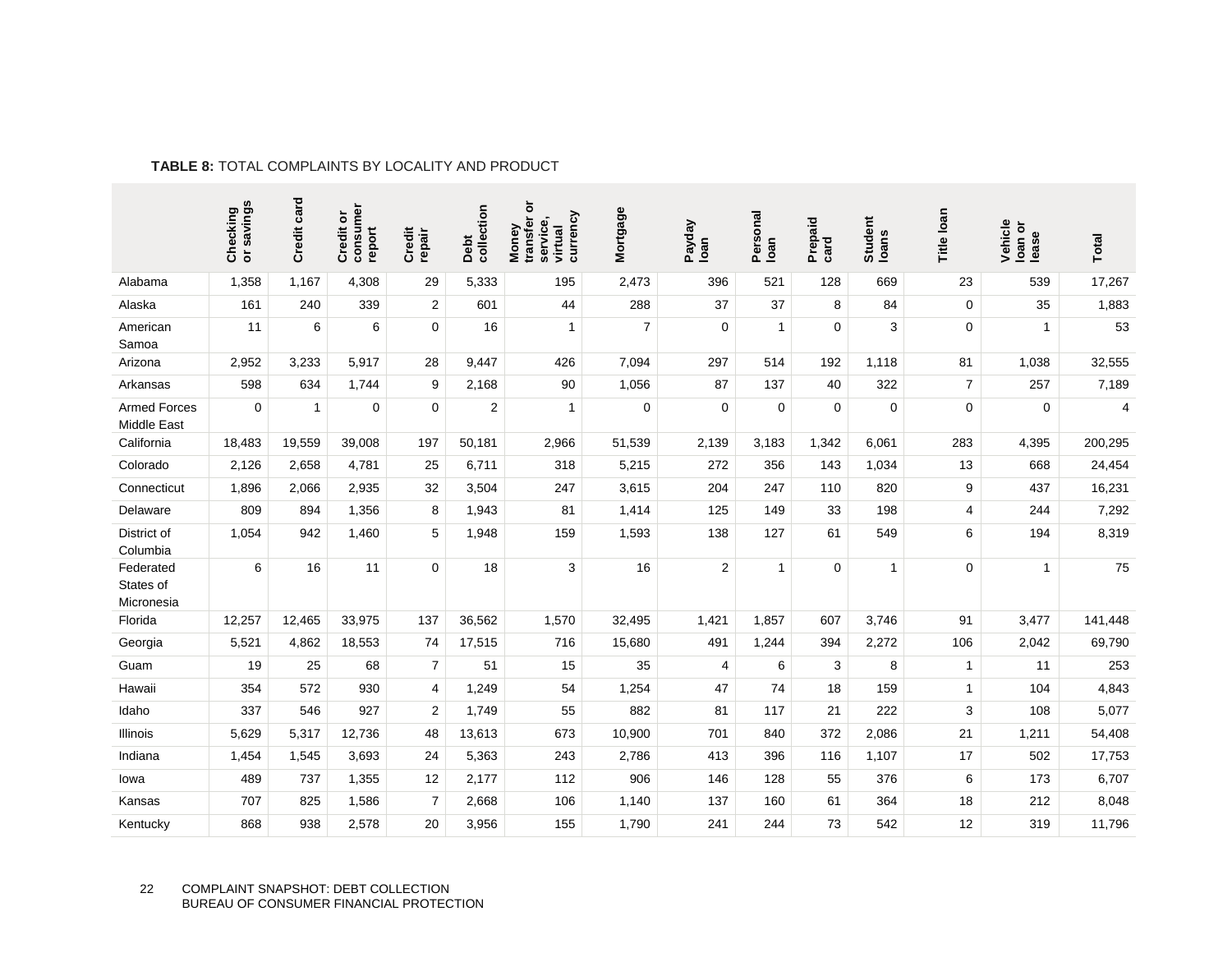|                                | Checking<br>or savings                                                         | Credit card | Credit or<br>consumer<br>report | Credit<br>repair | collection<br>Debt | transfer or<br>virtual<br>currency<br>service,<br>Money | <b>Mortgage</b> | Payday<br>Ioan | Personal<br>loan | Prepaid<br>card | Student<br>Ioans | Title Ioan              | Vehicle<br>Ioan or<br>Iease | Total  |
|--------------------------------|--------------------------------------------------------------------------------|-------------|---------------------------------|------------------|--------------------|---------------------------------------------------------|-----------------|----------------|------------------|-----------------|------------------|-------------------------|-----------------------------|--------|
| Louisiana                      | 1,208                                                                          | 1,112       | 4,609                           | 23               | 5,696              | 216                                                     | 2,703           | 394            | 446              | 112             | 583              | 22                      | 419                         | 17,616 |
| Maine                          | 390                                                                            | 670         | 660                             | 9                | 1,151              | 62                                                      | 1,041           | 71             | 82               | 45              | 266              | $\mathbf{1}$            | 124                         | 4,595  |
| Marshall<br>Islands            | 5                                                                              | 9           | $\overline{\mathbf{4}}$         | 0                | 14                 | $\mathbf{1}$                                            | 11              | $\mathbf 0$    | 3                | $\mathbf 0$     | $\mathbf 2$      | $\boldsymbol{2}$        | $\mathsf 3$                 | 54     |
| Maryland                       | 4,243                                                                          | 4,060       | 7,909                           | 47               | 10,227             | 569                                                     | 11,441          | 701            | 667              | 238             | 1,658            | 36                      | 1,265                       | 43,361 |
| Massachusetts                  | 3,347                                                                          | 3,493       | 4,145                           | 41               | 5,249              | 444                                                     | 6,262           | 346            | 355              | 180             | 1,501            | 8                       | 588                         | 26,085 |
| Michigan                       | 3,125                                                                          | 3,275       | 6,719                           | 44               | 9,628              | 476                                                     | 8,546           | 628            | 554              | 246             | 1,804            | 22                      | 906                         | 36,271 |
| Minnesota                      | 1,661                                                                          | 1,900       | 2,715                           | 31               | 4,062              | 268                                                     | 3,587           | 288            | 284              | 106             | 913              | 9                       | 305                         | 16,241 |
| Mississippi                    | 616                                                                            | 550         | 2,123                           | 8                | 2,722              | 95                                                      | 1,215           | 198            | 295              | 58              | 331              | 15                      | 268                         | 8,530  |
| Missouri                       | 1,611                                                                          | 1,704       | 4,282                           | 24               | 6,292              | 270                                                     | 4,013           | 356            | 503              | 128             | 1,073            | 24                      | 598                         | 20,971 |
| Montana                        | 162                                                                            | 304         | 432                             | 4                | 965                | 36                                                      | 393             | 46             | 52               | 14              | 140              | $\boldsymbol{2}$        | 50                          | 2,613  |
| Nebraska                       | 452                                                                            | 550         | 763                             | 8                | 1,664              | 66                                                      | 741             | 107            | 92               | 37              | 284              | 3                       | 124                         | 4,914  |
| Nevada                         | 1,689                                                                          | 1,613       | 3,869                           | 16               | 5,262              | 227                                                     | 3,878           | 299            | 399              | 126             | 459              | 24                      | 470                         | 18,467 |
| <b>New</b><br>Hampshire        | 505                                                                            | 626         | 782                             | 3                | 1,372              | 76                                                      | 1,759           | 73             | 83               | 36              | 333              | $\overline{\mathbf{4}}$ | 151                         | 5,844  |
| New Jersey                     | 5,734                                                                          | 5,954       | 9,563                           | 61               | 12,107             | 809                                                     | 14,021          | 779            | 717              | 288             | 2,102            | 18                      | 1,539                       | 54,023 |
| New Mexico                     | 623                                                                            | 635         | 1,627                           | 12               | 2,296              | 116                                                     | 1,238           | 140            | 189              | 42              | 253              | 9                       | 184                         | 7,411  |
| New York                       | 11,305                                                                         | 12,609      | 18,824                          | 98               | 20,140             | 1,637                                                   | 19,663          | 518            | 1,113            | 572             | 4,156            | 36                      | 2,029                       | 93,199 |
| North Carolina                 | 3,628                                                                          | 3,946       | 10,360                          | 49               | 10,902             | 500                                                     | 8,995           | 564            | 843              | 207             | 1,520            | 43                      | 1,351                       | 43,173 |
| North Dakota                   | 107                                                                            | 146         | 426                             | $\overline{2}$   | 540                | 26                                                      | 161             | 17             | 39               | 9               | 60               | 0                       | 30                          | 1,569  |
| Northern<br>Mariana<br>Islands | $\overline{7}$                                                                 | 3           | $\overline{7}$                  | $\mathbf 0$      | 10                 | $\mathbf{1}$                                            | $\overline{7}$  | $\mathbf 0$    | $\mathbf 0$      | $\mathbf 0$     | 5                | $\mathbf 0$             | $\mathbf{1}$                | 41     |
| Ohio                           | 4,132                                                                          | 4,848       | 7,823                           | 36               | 13,156             | 539                                                     | 8,257           | 844            | 897              | 326             | 2,319            | 64                      | 1,358                       | 44,842 |
| Oklahoma                       | 710                                                                            | 871         | 2,039                           | 12               | 3,764              | 148                                                     | 1,583           | 299            | 293              | 81              | 423              | 17                      | 395                         | 10,707 |
| Oregon                         | 1,590                                                                          | 1,759       | 2,578                           | 12               | 4,513              | 238                                                     | 3,587           | 214            | 312              | 106             | 768              | 10                      | 273                         | 16,078 |
| Palau                          | $\mathbf{1}$                                                                   | $\sqrt{2}$  | 3                               | $\mathbf 0$      | 1                  | $\pmb{0}$                                               | 6               | 0              | 0                | 0               | 1                | $\mathbf 0$             | $\mathbf{1}$                | 15     |
| Pennsylvania                   | 5,744                                                                          | 5,430       | 9,562                           | 44               | 13,222             | 733                                                     | 10,023          | 762            | 892              | 311             | 2,936            | 46                      | 1,296                       | 51,270 |
| Puerto Rico                    | 425                                                                            | 483         | 1,108                           | 9                | 796                | 45                                                      | 637             | 12             | 89               | 9               | 99               | $\mathbf{1}$            | 110                         | 3,871  |
| 23                             | COMPLAINT SNAPSHOT: DEBT COLLECTION<br>BUREAU OF CONSUMER FINANCIAL PROTECTION |             |                                 |                  |                    |                                                         |                 |                |                  |                 |                  |                         |                             |        |